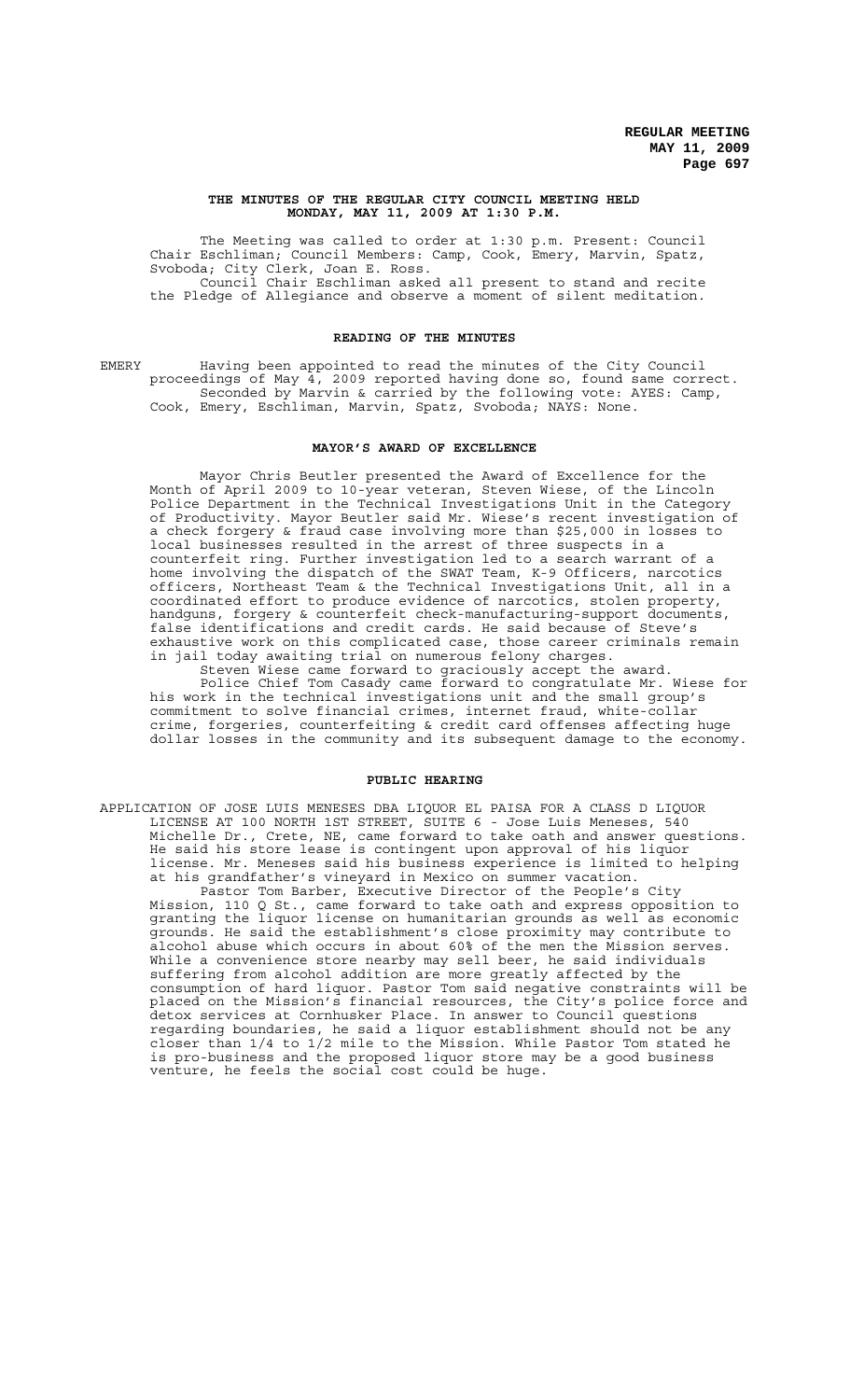Phil Tegeler, Executive Director of Cornhusker Place, 721 K St., came forward to take oath and express opposition to the application because of its close proximity to the People's City Mission. He said survey data reported the most-often identified specific reason for homelessness in Lincoln was addiction/substance abuse issues. He said the many homeless individuals who are addicted and seeking shelter at the Mission are at a critical time in determining how they will respond to the physiological need to continue using. He said, often, the Mission's every available resource is directed toward intervention and the guidance into treatment as an alternative choice. Mr. Tegeler urged Council to vote against this application due to its location and stated there are many other retail outlets in the city to obtain alcohol.

Vi See, Lincoln Action Program Executive Director, 210 O Street, came forward to take oath and express opposition and share concerns. She stated their human service agency which provides 15,000 points of service to individuals & family members in the community is only 100 yards east of the proposed location of the retail outlet. She said concerns relate to the following facts: 1)their agency already spends staff time/resources in breaking up alcohol-related parties utilizing the help of community resources and the proximity of the store location will increase this service; 2) their agency calls upon families, volunteers & staff members who approach their building for services, volunteering and work related to alcohol/partying. In response to Council questions relating to close proximity, Ms. See said the biggest concern is their green space which may attract comfortable consumption of alcohol; therefore, she prefers a distance of 1/2 mile.

Police Chief Tom Casady came forward to testify in a neutral capacity. In a positive aspect, he stated the applicant is a good, young man with an entrepreneurial spirit and clean record trying to get into business locating on a major arterial street. On the negative side he expressed concerns of its close proximity to the People's City Mission which follows a code of no alcohol on its premises. He suggested that a business should engage in management practices designed to prevent people who are addicts from buying alcohol. In response to Council questions about liquor applications, Chief Casady said on a moral level an applicant pays attention to what the Council advises. He said whatever recommendation is sent to the Liquor Control Commission, he suggested including a list of conditions to take into account.

Police Investigator Russ Fosler came forward to answer questions about packaged liquor clarifying that the nearest hard liquor sales are about two or three blocks further to the west.

Clerk Joan Ross responded to Council Member Cook's question about the time line on this liquor license application and stated that action must be enacted today as the deadline is May 15, 2009.

Marvin Krout, Director of Planning, came forward to answer questions about the special permit which was approved about one month ago. He said everyone within the perimeter of 200 feet of the property were notified of this application and that zoning-notice signs were also in place. He explained that a special permit can be revoked if the business is in operation but results in disturbances or criminal behavior activities. In response to Council questions he clarified zoning restriction distances in residential areas.

John V. Hendry, City Attorney, came forward to answer questions on the Class D liquor application. He said if Council believes the surrounding factors are such that the application is not appropriate for the location, they could make that recommendation as part of the vote to deny it. He said that a denial would trigger a hearing at the Liquor Commission. Mr. Hendry stated that Mr. Meneses did not provide his complete criminal history in the application; henceforth, he relayed the missing information to Council.

Mr. Meneses came forward to answer Council questions and stated he understood the testifiers' reasons for opposition.

This matter was taken under advisement.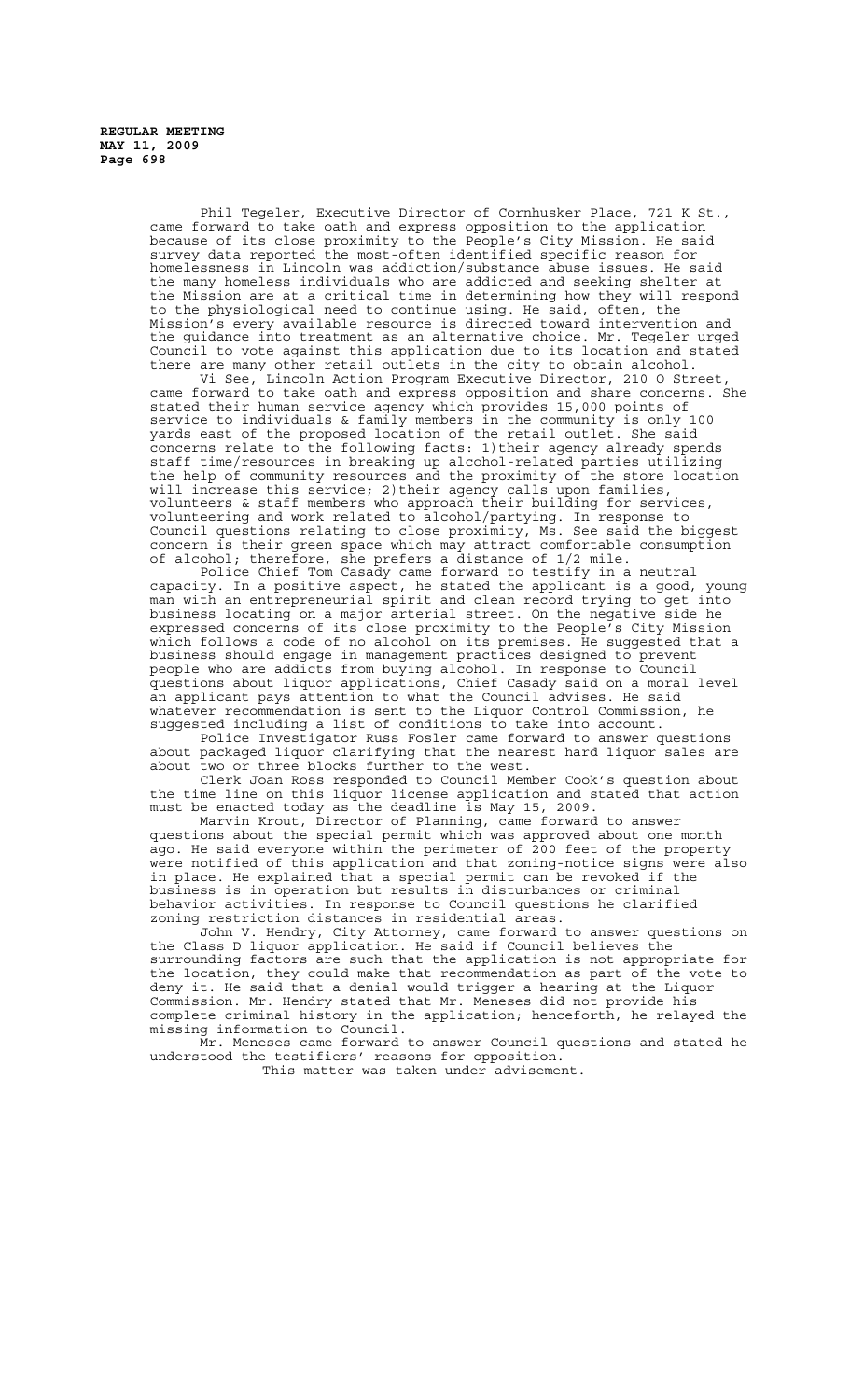APPLICATION OF STOP 'N SHOP INC. DBA STOP 'N SHOP #3 FOR A CLASS D LIQUOR LICENSE AT 4801 RANDOLPH STREET;

MANAGER APPLICATION OF JASON K. LAESSIG FOR STOP 'N SHOP INC. DBA STOP 'N SHOP #3 AT 4801 RANDOLPH STREET; APPLICATION OF STOP 'N SHOP INC. DBA STOP 'N SHOP #4 FOR A CLASS D LIQUOR

LICENSE AT 8350 NORTHWOODS DRIVE; MANAGER APPLICATION OF JASON K. LAESSIG FOR STOP 'N SHOP INC. DBA STOP 'N SHOP

#4 AT 8350 NORTHWOODS DRIVE;

APPLICATION OF STOP 'N SHOP INC. DBA STOP 'N SHOP #5 FOR A CLASS D LIQUOR LICENSE AT 5700 NORTH 33RD STREET;

MANAGER APPLICATION OF JASON K. LAESSIG FOR STOP 'N SHOP INC. DBA STOP 'N SHOP #5 AT 5700 NORTH 33RD STREET;

APPLICATION OF STOP 'N SHOP INC. DBA STOP 'N SHOP #6 FOR A CLASS D LIQUOR LICENSE AT 7000 O STREET;

MANAGER APPLICATION OF JASON K. LAESSIG FOR STOP 'N SHOP INC. DBA STOP 'N SHOP #6 AT 7000 O STREET - Jason K. Laessig, 5440 Valley Road, came forward to take oath and answer questions stating that as owner, he is actively involved with the management of each store.

Clerk Joan Ross responded to Council questions clarifying the reasoning for one responsible party to manage several liquor locations. This matter was taken under advisement.

APPLICATION OF BLUE MANGO HOLDINGS LLC DBA EL SALVADOR CAFE FOR A CLASS C AND CLASS K (CATERING) LIQUOR LICENSE AT 221 SOUTH 9TH STREET; MANAGER APPLICATION OF YELDY Z. MARROQUIN FOR BLUE MANGO HOLDINGS LLC DBA EL SALVADOR CAFÉ AT 221 SOUTH 9TH STREET - Yeldy Marroquin, 221 S. 9<sup>th</sup> St., came forward to take oath and answer questions. This matter was taken under advisement.

APPLICATION OF OLD FEDERAL PLACE LLC DBA JASMINE ROOM FOR THE ADDITION OF A CATERING LICENSE TO ITS CLASS I LIQUOR LICENSE AT 129 NORTH 10TH STREET; APPLICATION OF OLD FEDERAL PLACE LLC DBA JASMINE ROOM TO EXPAND ITS PRESENTLY LICENSED CLASS I LIQUOR LICENSE TO INCLUDE THE JASMINE ROOM, UNIT 107, UNIT 108, UNIT 109 AND THE COMMONS AREAS AT 129 NORTH 10TH STREET - Monte Froehlich, 129 N. 10 $^{\text{th}}$  St., #112, came forward to take oath and answer questions. He clarified the areas to be licensed will allow for an expanded gallery during First Friday Art Walk events. He said building residents may access their private residences without passing through a licensed area. In response to Council's request to clarify identification of the exact licensed area, Mr. Froehlich said a one week delay would not affect him negatively.

This matter was taken under advisement.

CREATING SPECIAL ASSESSMENT WATER DISTRICT NO. 1198 FOR THE PURPOSE OF CONSTRUCTING A 12-INCH DIAMETER WATER MAIN OR MAINS IN NORTH 58TH CIRCLE, NORTH OF ARBOR ROAD APPROXIMATELY 600 FEET AND ASSESSING THE COSTS THEREOF AGAINST THE BENEFITTED PROPERTIES;

CREATING IMPROVEMENT DISTRICT NO. 184 FOR THE PURPOSE OF ACQUIRING EASEMENTS OR ADDITIONAL RIGHT-OF-WAY NECESSARY FOR THE CONSTRUCTION OF A 12-INCH DIAMETER WATER MAIN OR MAINS IN NORTH 58TH CIRCLE, NORTH OF ARBOR ROAD APPROXIMATELY 600 FEET AND ASSESSING THE COSTS THEREOF AGAINST THE BENEFITTED PROPERTIES;

CREATING SPECIAL ASSESSMENT WATER DISTRICT NO. 1199 FOR THE PURPOSE OF CONSTRUCTING A 12-INCH DIAMETER WATER MAIN OR MAINS EAST OF NORTH 58TH CIRCLE, NORTH OF ARBOR ROAD, IN ARBOR ROAD SECOND ADDITION CONDOMINIUM, AND ASSESSING THE COSTS THEREOF AGAINST THE BENEFITTED PROPERTIES;

CREATING IMPROVEMENT DISTRICT NO. 185 FOR THE PURPOSE OF ACQUIRING EASEMENTS OR ADDITIONAL RIGHT-OF-WAY NECESSARY FOR THE CONSTRUCTION A 12-INCH DIAMETER WATER MAIN OR MAINS EAST OF NORTH 58TH CIRCLE, NORTH OF ARBOR ROAD, IN ARBOR ROAD SECOND ADDITION CONDOMINIUM, AND ASSESSING THE COSTS THEREOF AGAINST THE BENEFITTED PROPERTIES;

CREATING SPECIAL ASSESSMENT WATER DISTRICT NO. 1200 FOR THE PURPOSE OF CONSTRUCTING A 12-INCH DIAMETER WATER MAIN OR MAINS EAST OF NORTH 56TH STREET, BETWEEN SALT CREEK AND ARBOR ROAD, AND ASSESSING THE COSTS THEREOF AGAINST THE BENEFITTED PROPERTIES;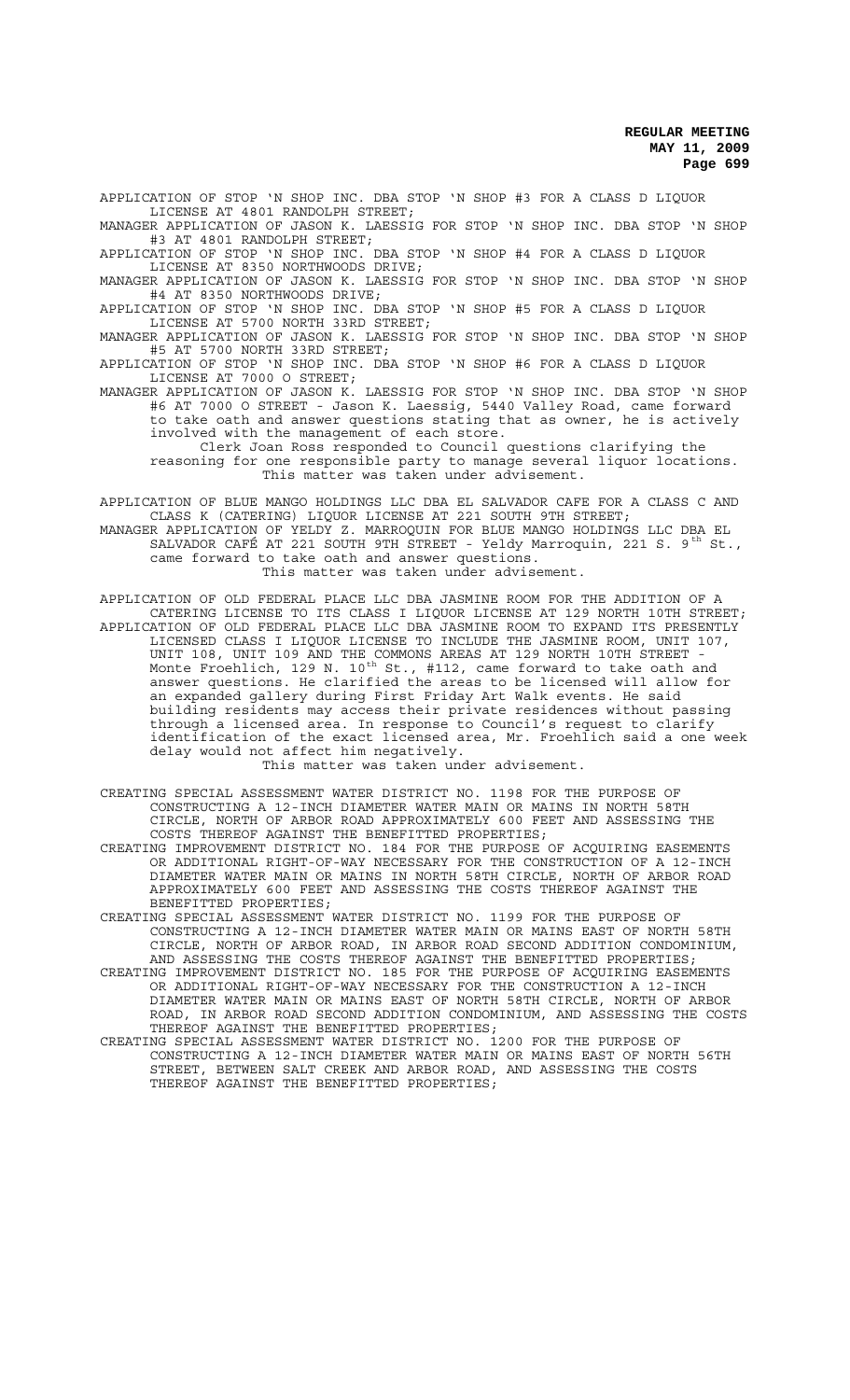- CREATING IMPROVEMENT DISTRICT NO. 186 FOR THE PURPOSE OF ACQUIRING EASEMENTS OR ADDITIONAL RIGHT-OF-WAY NECESSARY FOR THE CONSTRUCTION A 12-INCH DIAMETER WATER MAIN OR MAINS EAST OF NORTH 56TH STREET, BETWEEN SALT CREEK AND ARBOR ROAD, AND ASSESSING THE COSTS THEREOF AGAINST THE BENEFITTED PROPERTIES;
- CREATING SPECIAL ASSESSMENT SEWER DISTRICT NO. 1184 FOR THE PURPOSE OF CONSTRUCTING 8-INCH AND 12-INCH DIAMETER SANITARY SEWERS EAST OF NORTH 56TH STREET FROM SALT CREEK TO INTERSTATE 80, AND ASSESSING THE COSTS THEREOF AGAINST THE BENEFITTED PROPERTIES;
- CREATING IMPROVEMENT DISTRICT NO. 187 FOR THE PURPOSE OF ACQUIRING EASEMENTS OR ADDITIONAL RIGHT-OF-WAY NECESSARY FOR THE CONSTRUCTION 8-INCH AND 12- INCH DIAMETER SANITARY SEWERS EAST OF NORTH 56TH STREET FROM SALT CREEK TO INTERSTATE 80, AND ASSESSING THE COSTS THEREOF AGAINST THE BENEFITTED PROPERTIES - Mark Hunzeker, 600 Wells Fargo Center, 1248 O Street, came forward representing the applicant culminating an effort spanning 15-20 years in the making. He said the main issues were a lack of funding and .<br>unanimity to extend a very large truck sewer across Salt Creek. He said the creation of a redevelopment area involved many owners affected by these districts. While many opportunities have been lost over the years due to the lack of sewer and water, Mr. Hunzeker feels this will be a catalyst for a substantial amount of new development in the area as well as augmenting TIF. Council recognized a show of hands from land owners present at the meeting who were in support of the district creations.

Mike Eckert, Civil Design Group, Inc., came forward in support and to answer any technical questions.

Harlan Baehr, 4321 E St., came forward representing Dustrol, Inc. in support. He said the company has been at this site since 1996 and would like to further develop their property.

Noel Parrott, President of PB Enterprises, came forward in support. As owner of 30 acres in this area, he has a potential buyer who likes the location and wants to build a \$1 million facility but desires access to sewer and water.

Don Herz, City Finance Director, came forward to answer questions about the use of money from the special assessment fund. He said if there was insufficient cash, they could issue special assessment bonds with the City's full-faith & credit behind them.

Roger Figard, Public Works & Utilities Department, came forward to clarify that along with the water & sewer districts there are improvement districts which allow for the purchase of the right-of-way necessary for the projects to go forward. In answer to a question of a time line to serve water & sewer, he said following approval it may take five months to work with a consultant. He was unsure of the construction time frame. Mr. Figard said Public Works and Law Department would work together after construction completion to levy an assessment.

Mr. Hunzeker came forward to explain that costs would be lower than the \$2.4 million due to the fact that many property owners have already granted right-of-way or easements to the City; therefore, that expense will not have to be considered.

This matter was taken under advisement.

# TOOK BREAK 3:18 P.M. **RECONVENED 3:28 P.M.**

AUTHORIZING THE ISSUANCE OF TAX ALLOCATION BONDS WITH A TOTAL NOT TO EXCEED \$950,000.00 FOR THE CITY OF LINCOLN, SHOEMAKER'S TRAVEL PLAZA REDEVELOPMENT PROJECT - Don Herz, City Finance Director, came forward to state that since the redevelopment agreements were approved last week, this ordinance is brought forward to authorize issuance of the developer-purchased bonds.

Lauren Wismer, Gillmore & Bell Bond Counsel, came forward to state that missing information such as maximum interest rate and base year will be obtained to fill in blanks in the ordinance before passage next week.

This matter was taken under advisement.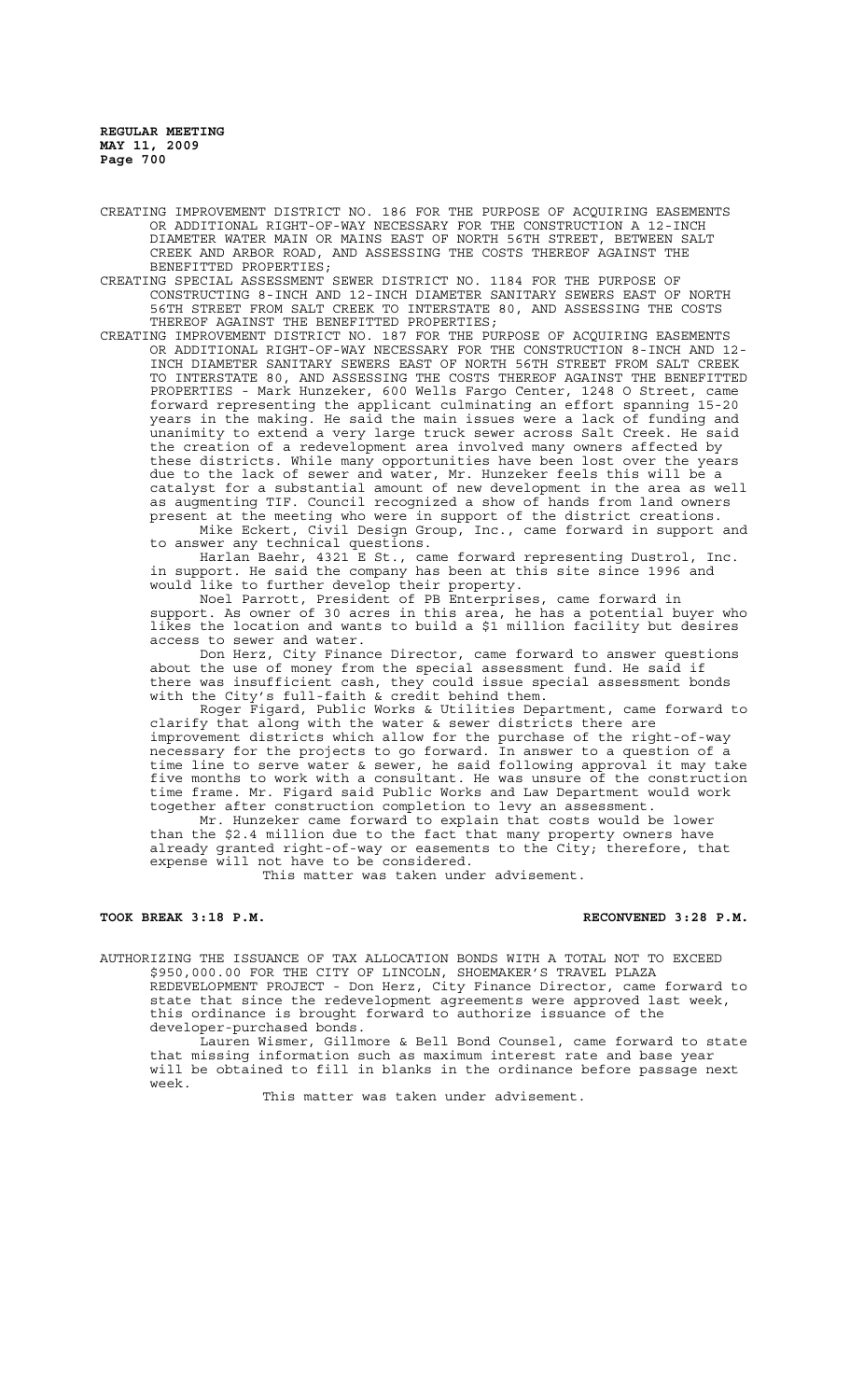AMENDING ORDINANCE NO. 19151 WHICH AUTHORIZED AND PROVIDED FOR THE ISSUANCE OF A PEROT SYSTEM REDEVELOPMENT PROJECT TAX ALLOCATION BOND, SERIES 2009, IN A TOTAL PRINCIPAL AMOUNT NOT TO EXCEED \$3,750,000.00 - Don Herz, City Finance Director, came forward to state that last September they were contemplating doing a traditional negotiated sale but the municipal market was difficult to enter; therefore, the pursuit of a public negotiated sale or private placement may be a better avenue. Lauren Wismer, Gillmore & Bell Bond Counsel, was on hand for questioning.

This matter was taken under advisement.

AMENDING SECTION 4.20.010 OF THE LINCOLN MUNICIPAL CODE RELATING TO THE BOARD OF DIRECTORS OF THE LIBRARY BOARD OF THE CITY OF LINCOLN TO AMEND THE TERM OF SAID DIRECTORS; AND REPEALING SECTION 4.20.010 OF THE LINCOLN

MUNICIPAL CODE AS HITHERTO EXISTING - PRIOR to discussion: ESCHLIMAN Passed the gavel to Vice Chair Emery.

Jeff Kirkpatrick, 6½-year Library Board member currently serving as Vice President, came forward to request the item be tabled until the Library Board has had a chance to discuss the matter on May 19, form a position and bring a recommendation to the Council regarding the term. Speaking personally, he said that to him, longevity and experience add to the value of being a board member so the continuance of a 7-year term makes sense. He said some years many people are interested in the appointment while other years relatively few people apply. He said in the last 30 years, the vast majority of board members have served the seven-year term.

Pat Leach, Director of Lincoln City Libraries, came forward in a neutral position to present information about shortened terms stating that in the last 15 years there were five early resignations. She said for herself, it is helpful to have members with longevity and experience.

Chair Robin Eschliman presented her reasons for bringing this ordinance forward. She presented complaints of citizens who shared their concerns of the difficulty and competition in the appointment process. She felt a four-year term was logical as it would offer an opportunity for more people to volunteer and serve.

Maja Harris, Library Board Member, came forward to address the time commitment issue. She felt that a seven-year term involved fewer meetings which are generally doable by a variety of the public; whereas a four-year term may be more time-intensive, drawing upon a more homogenous pool for the unpaid commitment.

This matter was taken under advisement.

EMERY Returned the gavel to Chair Eschliman.

APPROVING AN INTER-GOVERNMENTAL AGREEMENT BETWEEN THE NEBRASKA DEPARTMENT OF ENVIRONMENTAL QUALITY (NDEQ) AND THE CITY OF LINCOLN WATERSHED MANAGEMENT DIVISION REGARDING THE IMPLEMENTATION OF THE STORMWATER BEST MANAGEMENT PRACTICES DEMONSTRATION PROJECTS - Ben Higgins, Public Works<br>& Utilities Department, came forward stating that the low-impact, & Utilities Department, came forward stating that the landscape-featured projects in a State cost-share with Finke Gardens will improve stormwater quality located at the following areas: 1)Fireworks Restaurant on 84<sup>th</sup> & Old Cheney; 2)Nebraska Statewide Arboretum at UNL; 3)Lighthouse on 27<sup>th</sup> & N Streets; 4)Aspen Greens Homeowners Association in the Southeast part of town; and 5)Ponca Tribe at 17th & E Streets. He said these groups were not City-chosen but rather they came forward on their own. In answer to Council questions, he clarified that 319 Funds are Federal funds (EPA Region 7) which are managed and passed through the State. This matter was taken under advisement.

ESTABLISHING A ROADS TO JOBS FUND TO MAKE FUNDS AVAILABLE FOR ROAD PROJECTS, DECLARING A SURPLUS OF \$8,000,000.00 IN THE SPECIAL ASSESSMENT REVOLVING FUND, AND AUTHORIZING THE TRANSFER OF SAID FUNDS TO THE ROADS TO JOBS FUND - Council Member Ken Svoboda presented facts about the recognition of \$10 million in the Special Assessment Revolving fund useable for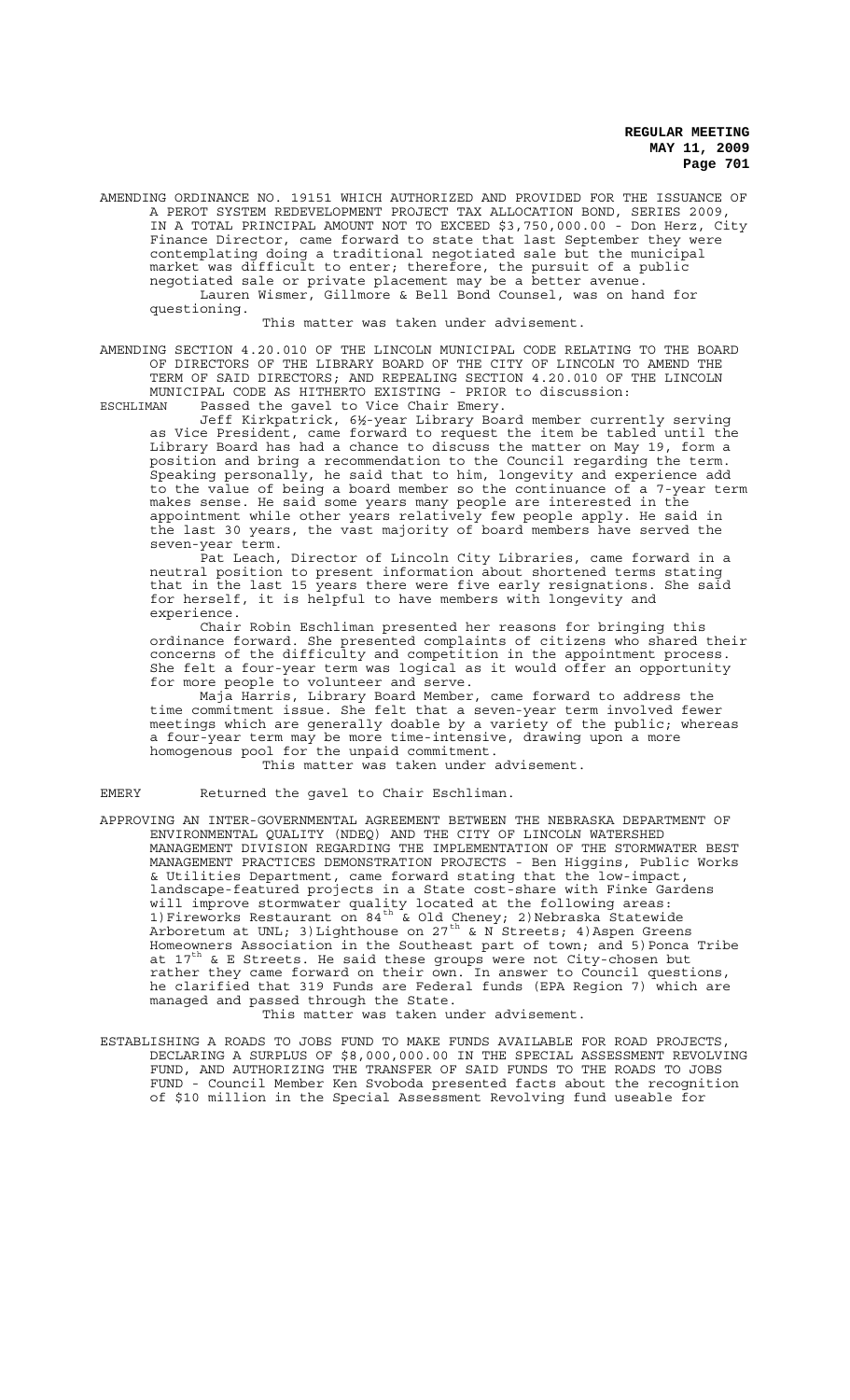general purposes throughout the City. He proposed that \$8 million be placed in a fund to be used primarily for infrastructure or roads money as he said there are a number of roads projects throughout the City of Lincoln. He said the money could be made available to complete a roads project or build a brand new project to create economic development in our community.

Kyle Fischer, Lincoln Chamber of Commerce, 1135 M St., came forward to offer appreciation to Mr. Svoboda for his leadership in this issue as the resolution addresses needs that have been overlooked. He requested Council to place this item on pending to allow time to completely work through issues and allow new Council Members to share input for the use of \$8 million so consensus can be achieved. Although these issues were laid out to the Mayor and Council ten months ago when discussion first started on the use of the money, he presented three main points to work forward: 1)the majority must be sequestered for long-term road infrastructure projects; 2) preserve local primary jobs; 3)leverage the most private investment.

Council Member John Spatz stated the resolution concept would specify funds to be devoted to roads if it would have a positive impact on 1) primary job creation; 2) sales tax generation; and 3) new home development.

.<br>Janice Eret, 1910 NW 46<sup>th</sup> St., came forward in support and suggested funds be used in the Air Park area for safety & road development improving shoulders, bike paths and pedestrian sidewalks that have been ignored for years.

Lee Towle, 4110 W. Huntington, came forward in support and suggested funds be used to fix roads in Ashley Heights to improve safety, install additional traffic lights and as a result, increase tax revenue.

Mike Davison, 2000 NW Bewley Ct., came forward in support and suggested funds be used for safer access on and off NW 48<sup>th Street.</sup>

Council Member Camp suggested Public Works & Utilities Dept. Engineer Roger Figard gather names and report potential plans of NW 48<sup>th</sup> to them as well as to Council.

Richard Halvorsen, 6311 Inverness Rd., came forward in opposition as he feels funds should be made available to other areas that contribute to the betterment of life such as libraries, upkeep of parks and keeping swimming pools open.

Russell Miller, 341 S. 52nd St., came forward in opposition of the resolution as it is written but in favor of primary job creation. He suggested that street money could be generated by increasing impact fees on those developments that are creating the need for streets.

Stuart Long, 4412 NW 49<sup>th</sup> St., came forward in opposition. He feels this proposed resolution is a raid on City Treasury at a time when the City is facing a budget shortfall. He believes a plan to widen NW 48<sup>th</sup> Street will lead to an industrial park which would eliminate the rec center & swimming pool. He said a small investment by the City in traffic signals & turn lanes at 2 or 3 intersections would be sufficient. He expressed concern about development on land east of NW 48<sup>th</sup> from Adams to Cuming stating it would increase run-off and flooding. Finally, he wished the City Council was addressing sustainable economic development today and suggested putting jobless people and the rich Kennebec soils west of the airport together for the opportunity to grow food locally.

John V. Hendry, City Attorney, came forward to clarify questions by Council stating that an ordinance cannot overrule the City Charter which gives the Mayor the right of veto power.

Roger Figard, Public Works & Utilities Engineer, came forward to clarify that one of the projects in the comprehensive plan going before the Planning Commission is to construct 4 lanes of pavement along NW 48<sup>th</sup> Street from O to Holdrege including a center median, left/right turn lanes, improving safety & capacity in a length of one mile at a 6 year total of \$6.5 million. He clarified that it simply provides a design & layout for the whole stretch but is not a final construction.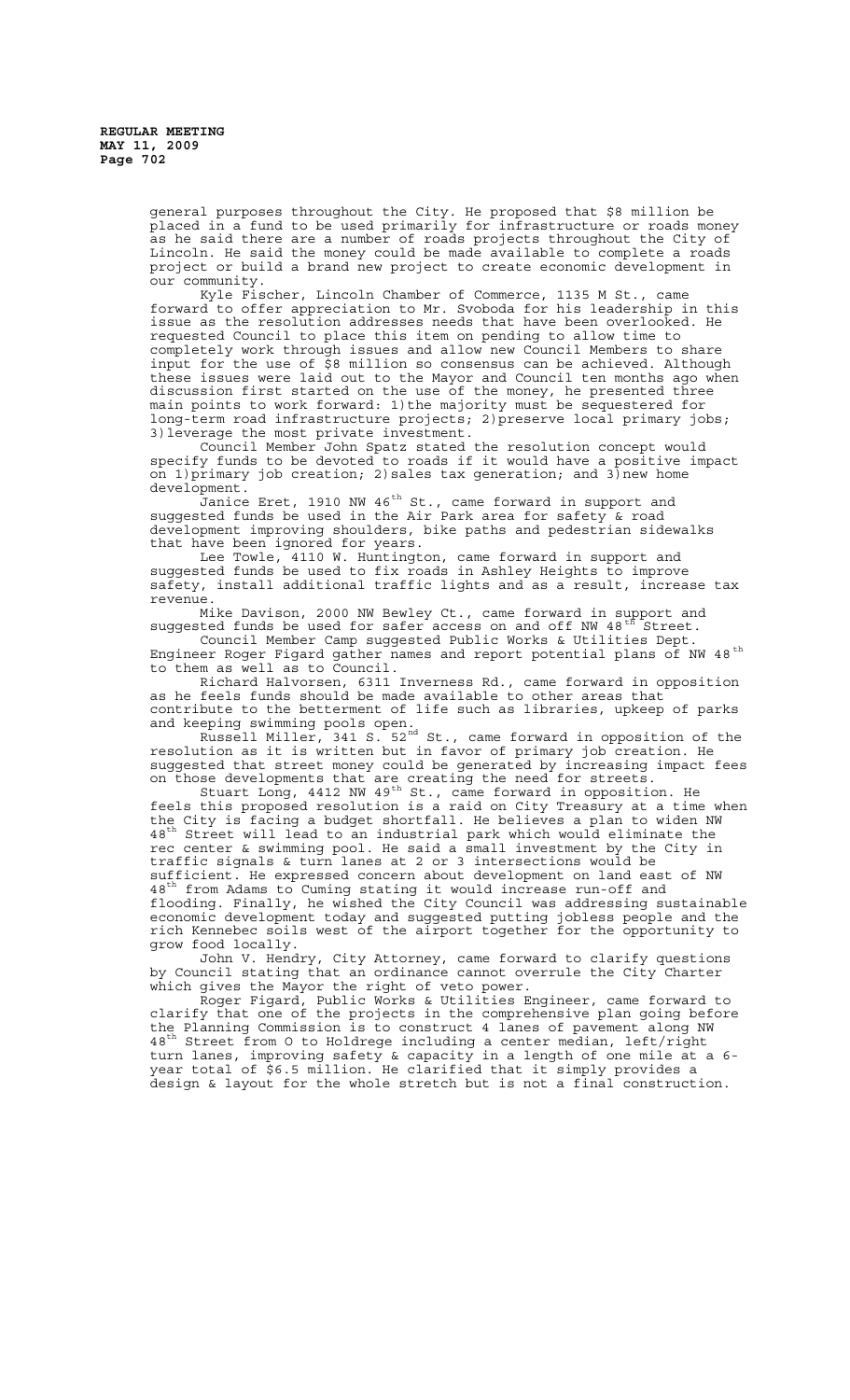Council Member Svoboda spoke in rebuttal to state that about a year ago the Chamber of Commerce found out about the \$8 million before Council did. He said his proposal was not expected to be a Chamber nor a LIBA resolution but rather a blend of all of the discussions he has had with various groups of individuals throughout the community and not meant to be project-specific. He said his fear was that this money would be frittered away if not identified towards infrastructure or economic development.

Mr. Figard returned with information on the proposed CIP. He said NW 48th Street monies are out in years 5 & 6 and Council will approve expenditures for the first year.

This matter was taken under advisement.

**\*\* END OF PUBLIC HEARING \*\***

## **COUNCIL ACTION**

#### **REPORTS OF CITY OFFICERS**

REAPPOINTING TODD BLOME TO THE CITY AUDIT ADVISORY BOARD FOR A THREE-YEAR TERM EXPIRING MARCH 1, 2012 - CLERK read the following resolution, introduced by Doug Emery, who moved its adoption:

A-85328 BE IT RESOLVED by the City Council of the City of Lincoln, Nebraska:

That the reappointment of Todd Blome to the City Audit Advisory Board for a three-year term expiring March 1, 2012, is hereby approved. Introduced by Doug Emery Seconded by Svoboda & carried by the following vote: AYES: Camp,

Cook, Emery, Eschliman, Marvin, Spatz, Svoboda; NAYS: None.

REAPPOINTING JONATHAN COOK TO THE PARKS AND RECREATION ADVISORY BOARD FOR A ONE-YEAR TERM EXPIRING APRIL 17, 2010 - CLERK read the following resolution, introduced by Doug Emery, who moved its adoption:

A-85329 BE IT RESOLVED by the City Council of the City of Lincoln,

Nebraska:

That the reappointment of Jonathan Cook to the Parks and Recreation Advisory Board for a one-year term expiring April 17, 2010, is hereby approved.

Introduced by Doug Emery Seconded by Svoboda & carried by the following vote: AYES: Camp, Cook, Emery, Eschliman, Marvin, Spatz, Svoboda; NAYS: None.

APPROVING THE DISTRIBUTION OF FUNDS REPRESENTING INTEREST EARNINGS ON SHORT-TERM INVESTMENTS OF IDLE FUNDS DURING THE MONTH ENDED MARCH 31, 2009 - CLERK read the following resolution, introduced by Dan Marvin, who moved its adoption:

A-85330 BE IT RESOLVED by the City Council of the City of Lincoln, Nebraska:

That during the month ended March 31, 2009, \$402,065.67 was earned from the investments of "IDLE FUNDS". The same is hereby distributed to the various funds on a pro-rata basis using the balance of each fund and allocating a portion of the interest on the ratio that such balance allocating a portion of the interest on bears to the total of all fund balances.

Introduced by Dan Marvin Seconded by Svoboda & carried by the following vote: AYES: Camp, Cook, Emery, Eschliman, Marvin, Spatz, Svoboda; NAYS: None.

LINCOLN WATER & WASTEWATER SYSTEM RECAPITULATION OF DAILY CASH RECEIPTS FOR THE MONTH OF APRIL, 2009 - CLERK presented said report which was placed on file in the Office of the City Clerk. **(8-71)**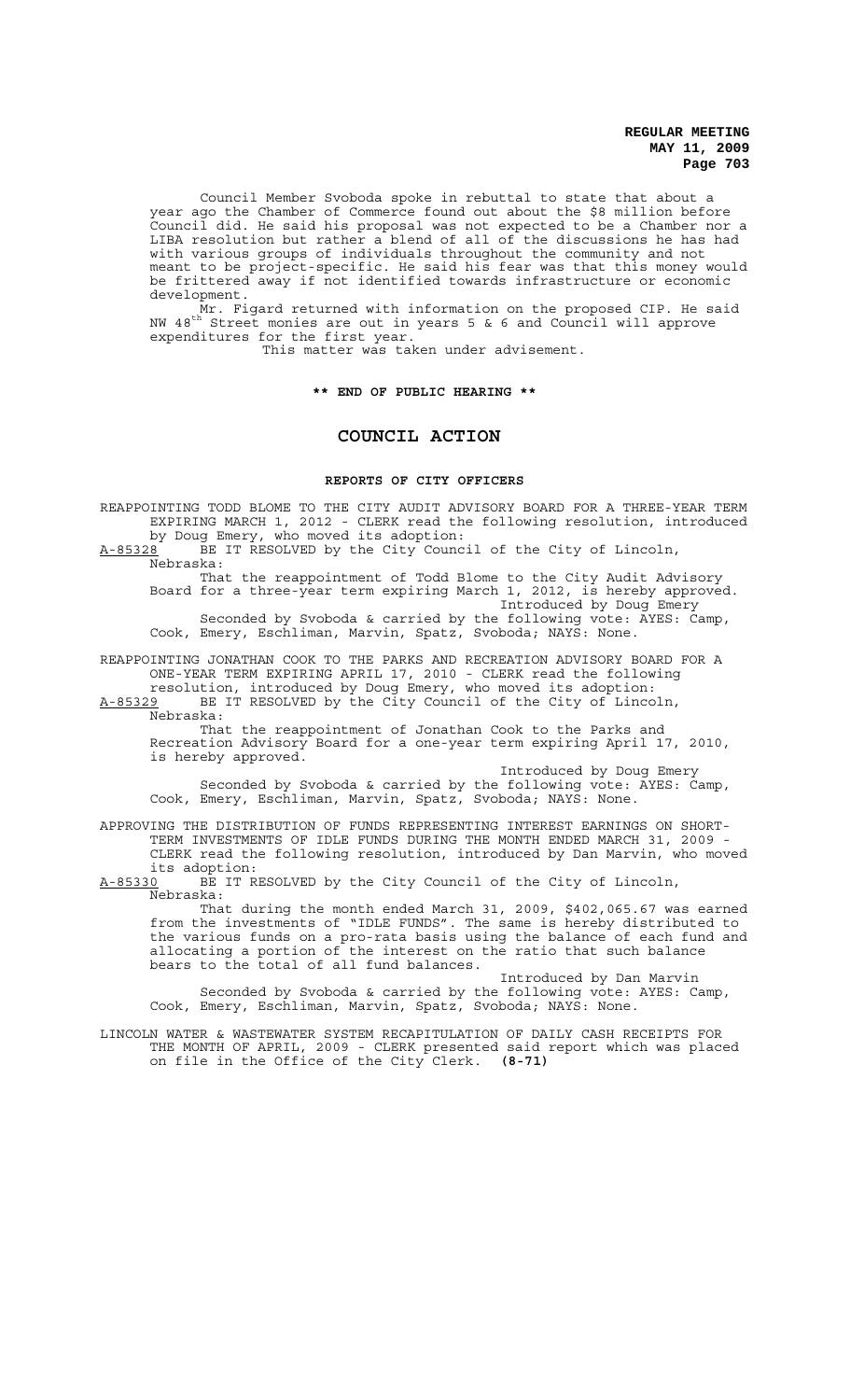#### **PETITIONS & COMMUNICATIONS**

SETTING THE HEARING DATE OF MONDAY, JUNE 1, 2009 AT 1:30 P.M. FOR THE APPLICATION OF 55 DEGREES, INC. DBA BREAD & CUP FOR A CLASS C LIQUOR LICENSE LOCATED AT 440 N. 8TH STREET, SUITE 150 - CLERK read the following resolution, introduced by Dan Marvin, who moved its adoption: A-85331 BE IT RESOLVED by the City Council, of the City of Lincoln, that a hearing date is hereby set for Monday, June 1, 2009, at 1:30 p.m. or as soon thereafter as possible in the City Council Chambers, County-City Building, 555 S. 10th St., Lincoln, NE, for the application of 55 Degrees, Inc. dba Bread & Cup for a Class C liquor license located at 440 N. 8th Street, Suite 150. If the Police Dept. is unable to complete the investigation by said time, a new hearing date will be set.

Introduced by Dan Marvin Seconded by Svoboda & carried by the following vote: AYES: Camp, Cook, Emery, Eschliman, Marvin, Spatz, Svoboda; NAYS: None.

- SETTING THE HEARING DATE OF MONDAY, JUNE 1, 2009 AT 1:30 P.M. FOR THE APPLICATION OF LOS DOS HERMANOS, INC. DBA LOS DOS HERMANOS MEXICAN CAFÉ FOR A CLASS C LIQUOR LICENSE LOCATED AT 6117 HAVELOCK AVENUE - CLERK read the following resolution, introduced by Dan Marvin, who moved its adoption:
- A-85332 BE IT RESOLVED by the City Council, of the City of Lincoln, that a hearing date is hereby set for Monday, June 1, 2009, at 1:30 p.m. or as soon thereafter as possible in the City Council Chambers, County-City Building, 555 S. 10th St., Lincoln, NE, for the application of Los Dos Hermanos Inc. dba Los Dos Hermanos Mexican Café for a Class C liquor license located at 6117 Havelock Avenue.

If the Police Dept. is unable to complete the investigation by said time, a new hearing date will be set.

Introduced by Dan Marvin Seconded by Svoboda & carried by the following vote: AYES: Camp, Cook, Emery, Eschliman, Marvin, Spatz, Svoboda; NAYS: None.

- SETTING THE HEARING DATE OF MONDAY, JUNE 1, 2009 AT 1:30 P.M. FOR THE APPLICATION OF RED9, LLC DBA RED9 FOR AN ADDITION TO PREMISE OF THEIR EXISTING CLASS CK LIQUOR LICENSE ADDING A BEER GARDEN AREA APPROX. 100 FT. BY 132 FT. LOCATED AT 322 S. 9TH STREET - CLERK read the following resolution, introduced by Dan Marvin, who moved its adoption:
- A-85333 BE IT RESOLVED by the City Council, of the City of Lincoln, that a hearing date is hereby set for Monday, June 1, 2009, at 1:30 p.m. or as soon thereafter as possible in the City Council Chambers, County-City Building, 555 S. 10th St., Lincoln, NE, for the application of red9, LLC dba red9 for an addition to premise of their existing Class CK liquor license adding a beer garden area approx. 100 ft. by 132 ft. located at 322 S. 9th Street.

If the Police Dept. is unable to complete the investigation by said time, a new hearing date will be set.

Introduced by Dan Marvin Seconded by Svoboda & carried by the following vote: AYES: Camp, Cook, Emery, Eschliman, Marvin, Spatz, Svoboda; NAYS: None.

- SETTING THE HEARING DATE OF MONDAY, JUNE 1, 2009 AT 1:30 P.M. FOR THE APPLICATION OF BUGEATER INVESTMENTS, INC. DBA THE WATERING HOLE WEST FOR AN ADDITION TO PREMISE/RECONSTRUCTION OF THEIR EXISTING CLASS C LIQUOR LICENSE BY ADDING A SIDEWALK CAFÉ APPROX. 15 FT. BY 60 FT. LOCATED AT 1550 S. CODDINGTON AVENUE, SUITE P - CLERK read the following resolution, introduced by Dan Marvin, who moved its adoption:
- A-85334 BE IT RESOLVED by the City Council, of the City of Lincoln, that a hearing date is hereby set for Monday, June 1, 2009, at 1:30 p.m. or as soon thereafter as possible in the City Council Chambers, County-City Building, 555 S. 10th St., Lincoln, NE, for the application of Bugeater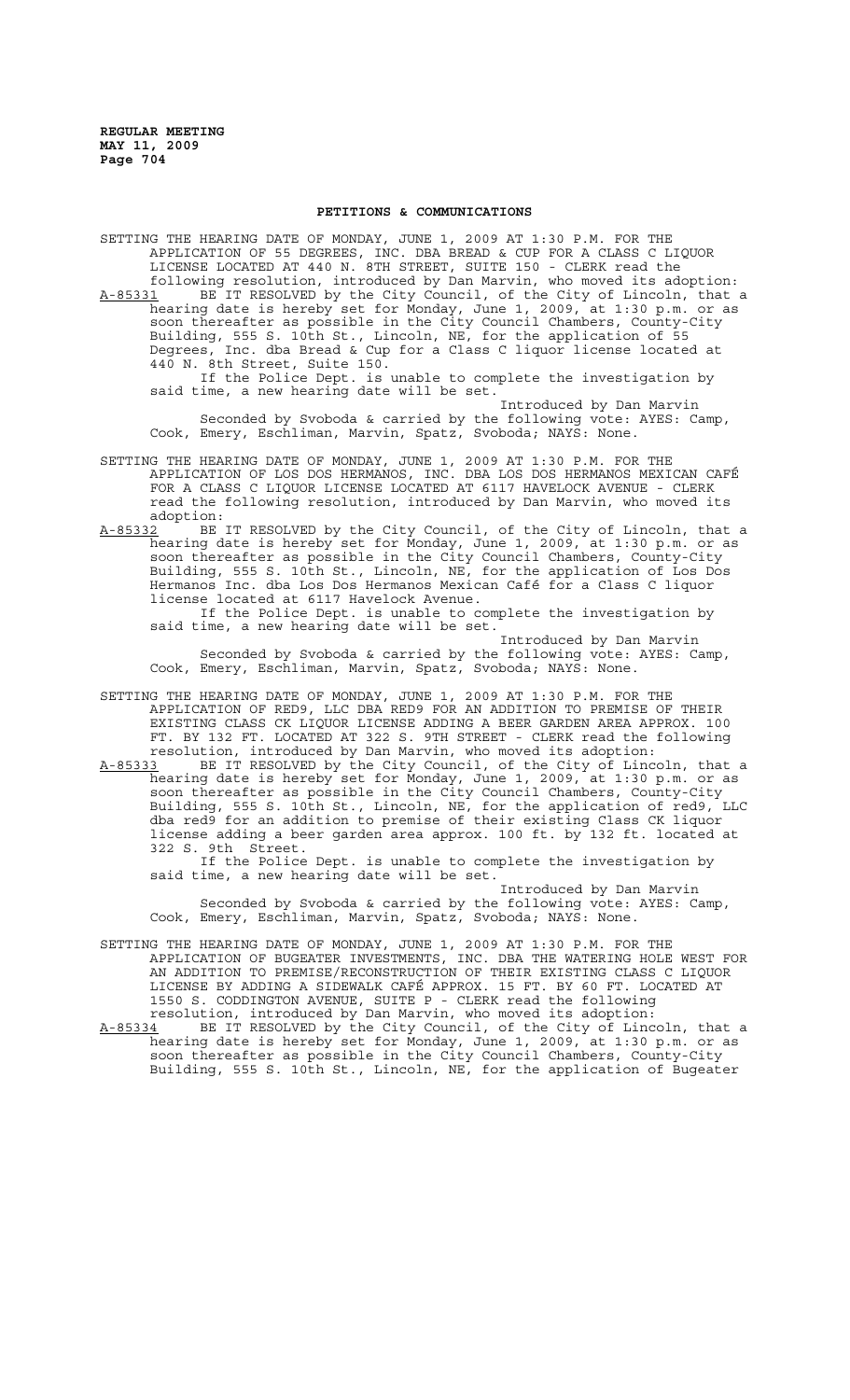Investments, Inc. dba The Watering Hole West for an addition to premise/reconstruction of their existing Class C liquor license by adding a sidewalk café approx. 15 ft. by 60 ft. located at 1550 S. Coddington Avenue, Suite P.

If the Police Dept. is unable to complete the investigation by said time, a new hearing date will be set.

Introduced by Dan Marvin Seconded by Svoboda & carried by the following vote: AYES: Camp, Cook, Emery, Eschliman, Marvin, Spatz, Svoboda; NAYS: None.

- SETTING THE HEARING DATE OF MONDAY, JUNE 1, 2009 AT 1:30 P.M. FOR THE APPLICATION OF TWISTED STEELE, INC. DBA THE BAR FOR THE ADDITION OF A CATERING LICENSE TO ITS CLASS C LIQUOR LICENSE LOCATED AT 1644 P STREET CLERK read the following resolution, introduced by Dan Marvin, who moved its adoption:
- A-85335 BE IT RESOLVED by the City Council, of the City of Lincoln, that a hearing date is hereby set for Monday, June 1, 2009, at 1:30 p.m. or as soon thereafter as possible in the City Council Chambers, County-City Building, 555 S. 10th St., Lincoln, NE, for the application Twisted Steele, Inc. dba The Bar for the addition of a catering license to its Class C liquor license located at 1644 P Street.

If the Police Dept. is unable to complete the investigation by said time, a new hearing date will be set.

Introduced by Dan Marvin Seconded by Svoboda & carried by the following vote: AYES: Camp, Cook, Emery, Eschliman, Marvin, Spatz, Svoboda; NAYS: None.

THE FOLLOWING HAVE BEEN REFERRED TO THE PLANNING DEPARTMENT: Special Permit No. 09009 - App. of Gary Rihanek, to allow outdoor seasonal sales on property generally located at North 40th Street and Superior Street.

#### **MISCELLANEOUS REFERRALS - NONE**

#### **LIQUOR RESOLUTIONS**

APPLICATION OF JOSE LUIS MENESES DBA LIQUOR EL PAISA FOR A CLASS D LIQUOR LICENSE AT 100 NORTH 1ST STREET, SUITE 6 - CLERK read the following resolution, introduced by Jon Camp, who moved its adoption for denial:

A-85336 BE IT RESOLVED by the City Council of the City of Lincoln, Nebraska:

That after hearing duly had as required by law, consideration of the facts of this application, the Nebraska Liquor Control Act, pertinent City ordinances, and the following:

- a. If the applicant is of a class of person to whom no license can be issued.
- b. If the existing population of the City of Lincoln and the projected population growth of the City of Lincoln and within the area to be served are adequate to support the proposed license.
- c. If the issuance of the license would be compatible with the nature of the neighborhood or community.
- d. If existing licenses with similar privileges adequately serve the area.
- e. If there are any existing motor vehicle and/or pedestrian traffic flow in the area or if this application would cause motor vehicle and/or pedestrian traffic flow issues.
- f. If there is an adequate number of existing law enforcement officers in the area.
- g. If there are zoning and/or distance restrictions that prevent the issuance of a license.
- h. If there are sanitation and/or sanitary conditions on or about the area.
- i. If a citizens' protest has been made.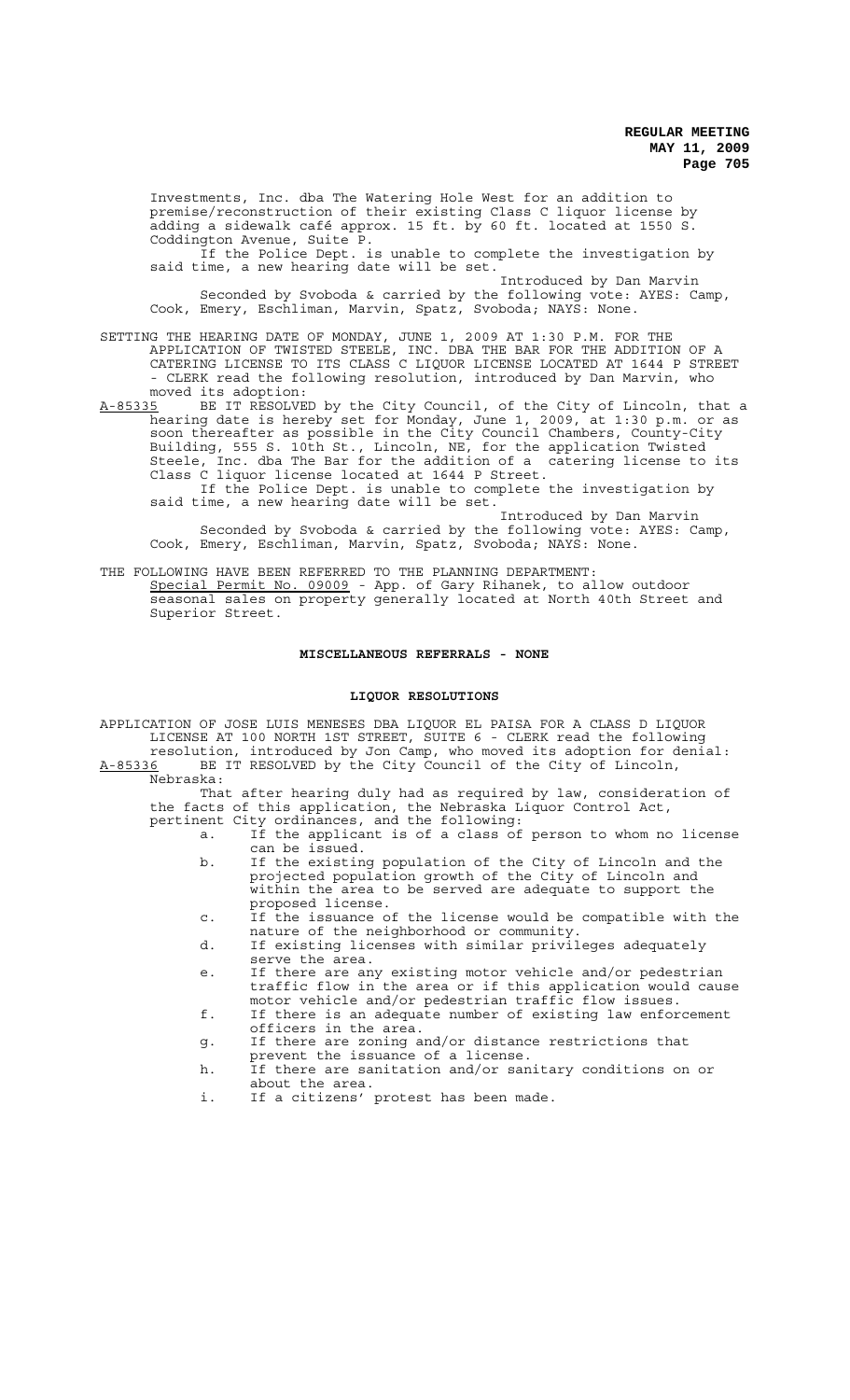> The City Council recommends to the Nebraska Liquor Control Commission that the application of Jose Luis Meneses dba Liquor El Paisa for a Class "D" liquor license, at 100 North 1st Street, Suite 6, Lincoln, Nebraska, be denied. The City Council has determined that the application should be denied for one or more of the following reasons:

- a. The applicant is unfit, unwilling, and/or unable to properly provide the service proposed within the City of Lincoln. The applicant failed to provide a complete criminal history. The applicant's past criminal history is an indication that the applicant is unfit to hold a liquor license. Additionally, past criminal histories are reflective of a person's character and reputation in the community.
- b. The applicant cannot conform to all provisions and requirements of and rules and regulations adopted pursuant to the Nebraska Liquor Control Act and/or pertinent City ordinances.
- c. The applicant has not demonstrated that the type of management and control to be exercised over the premises described in the application will be sufficient to insure that the licensed business can conform to all provisions and requirements of and rules and regulations adopted pursuant to the Nebraska Liquor Control Act, and pertinent City ordinances. The applicant's management of his personal affairs directly reflects his inability to exercise the proper management and control necessary of a liquor license. d. The applicant has not demonstrated that the issuance of the
- license is or will be required by the present or future public convenience and necessity.
- e. The applicant has not demonstrated that the neighborhood and local community's health, safety, and welfare would be protected. The proposed location is within the immediate vicinity of two non-profit organizations, People's City Mission and Lincoln Action Program, which serve a vulnerable population. Adding an off-sale liquor establishment would be incompatible with the neighborhood and lead to further use of law enforcement and other public resources to protect the public's health, safety and welfare.

f. Testimony was received from three citizens in opposition to the proposed location.

BE IT FURTHER RESOLVED that the City Clerk is directed to transmit a copy of this resolution to the Nebraska Liquor Control Commission. Introduced by Jon Camp<br>Introduced by Jon Camp<br>Illowing vote: AYES: Camp, Seconded by Cook & carried by the following vote:

Cook, Emery, Eschliman, Marvin, Spatz, Svoboda; NAYS: None.

APPLICATION OF STOP 'N SHOP INC. DBA STOP 'N SHOP #3 FOR A CLASS D LIQUOR LICENSE AT 4801 RANDOLPH STREET - CLERK read the following resolution, introduced by Ken Svoboda, who moved its adoption for approval: A-85337 BE IT RESOLVED by the City Council of the City of Lincoln, Nebraska:

That after hearing duly had as required by law, consideration of the facts of this application, the Nebraska Liquor Control Act, and the pertinent City ordinances, the City Council recommends that the application of Stop 'N Shop Inc. dba Stop 'N Shop #3 for a Class "D" liquor license at 4801 Randolph Street, Lincoln, Nebraska, for the license period ending April 30, 2010, be approved with the condition that:

1. Applicant must successfully complete the responsible beverage server training course required by Section 5.04.035 of the Lincoln Municipal Code within 30 days of approval of this resolution.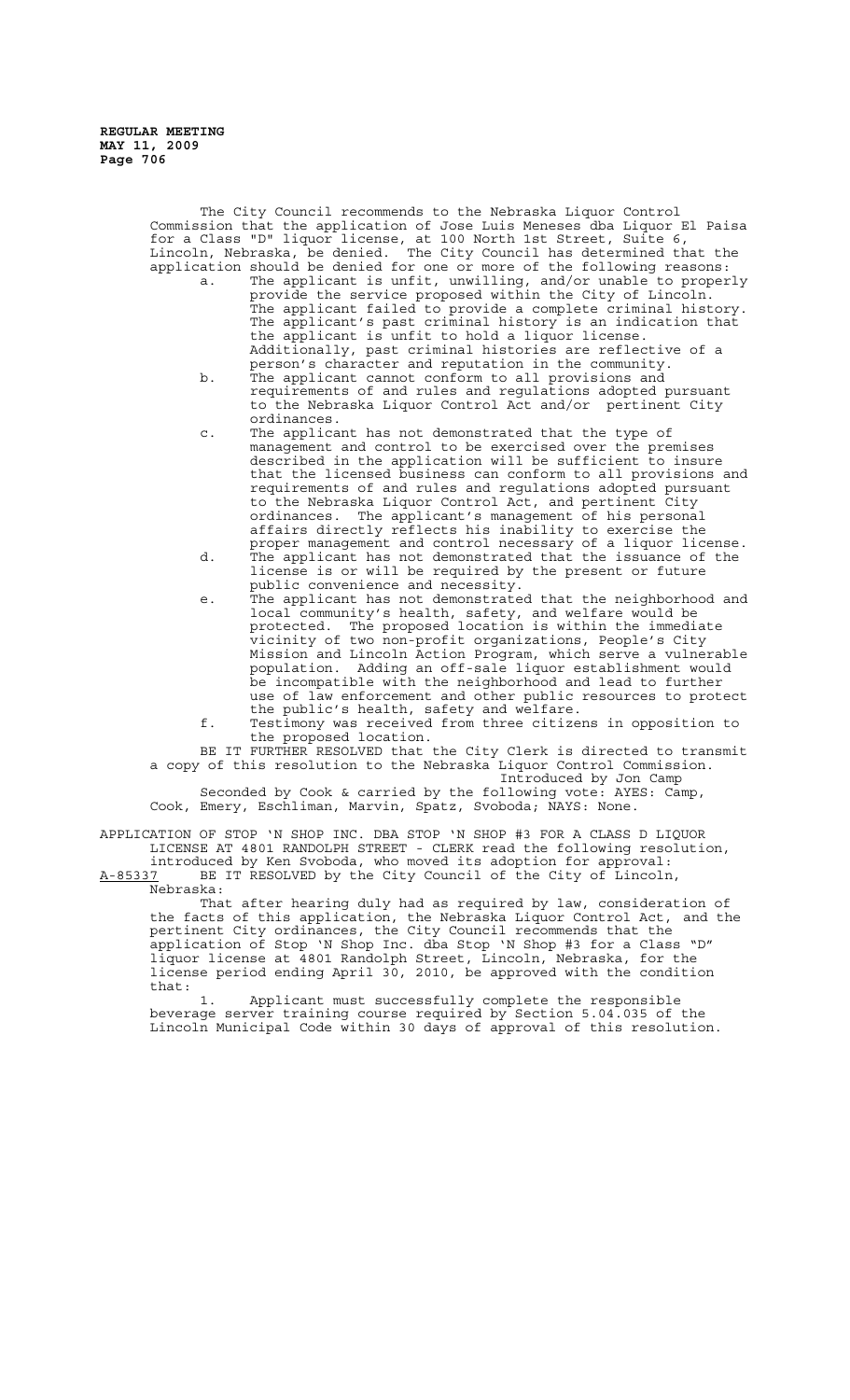2. The premise must comply in every respect with all city and state regulations.

The City Clerk is directed to transmit a copy of this resolution to the Nebraska Liquor Control Commission.

Introduced by Ken Svoboda Seconded by Marvin & carried by the following vote: AYES: Camp, Cook, Emery, Eschliman, Marvin, Spatz, Svoboda; NAYS: None.

MANAGER APPLICATION OF JASON K. LAESSIG FOR STOP 'N SHOP INC. DBA STOP 'N SHOP #3 AT 4801 RANDOLPH STREET - CLERK read the following resolution, introduced by Ken Svoboda, who moved its adoption for approval:

A-85338 WHEREAS, Stop 'N Shop Inc. dba Stop 'N Shop #3 located at 4801 Randolph Street, Lincoln, Nebraska has been approved for a Retail Class "D" liquor license, and now requests that Jason K. Laessig be named manager;

WHEREAS, Jason K. Laessig appears to be a fit and proper person to manage said business.

NOW, THEREFORE, BE IT RESOLVED by the City Council of the City of Lincoln, Nebraska:

That after hearing duly had as required by law, consideration of the facts of this application, the Nebraska Liquor Control Act, and the pertinent City ordinances, the City Council recommends that Jason K. Laessig be approved as manager of this business for said licensee. The City Clerk is directed to transmit a copy of this resolution to the Nebraska Liquor Control Commission.

Introduced by Ken Svoboda Seconded by Marvin & carried by the following vote: AYES: Camp, Cook, Emery, Eschliman, Marvin, Spatz, Svoboda; NAYS: None.

APPLICATION OF STOP 'N SHOP INC. DBA STOP 'N SHOP #4 FOR A CLASS D LIQUOR LICENSE AT 8350 NORTHWOODS DRIVE - CLERK read the following resolution, introduced by Ken Svoboda, who moved its adoption for approval: A-85339 BE IT RESOLVED by the City Council of the City of Lincoln,

 $A-85339$  BE<br>Nebraska:

That after hearing duly had as required by law, consideration of the facts of this application, the Nebraska Liquor Control Act, and the pertinent City ordinances, the City Council recommends that the application of Stop 'N Shop Inc. dba Stop 'N Shop #4 for a Class "D" liquor license at 8350 Northwoods Drive, Lincoln, Nebraska, for the license period ending April 30, 2010, be approved with the condition that:

1. Applicant must successfully complete the responsible beverage server training course required by Section 5.04.035 of the Lincoln Municipal Code within 30 days of approval of this resolution.<br>2. The premise must comply in every respect with all city an The premise must comply in every respect with all city and

state regulations. The City Clerk is directed to transmit a copy of this resolution to the Nebraska Liquor Control Commission.

Introduced by Ken Svoboda Seconded by Marvin & carried by the following vote: AYES: Camp, Cook, Emery, Eschliman, Marvin, Spatz, Svoboda; NAYS: None.

MANAGER APPLICATION OF JASON K. LAESSIG FOR STOP 'N SHOP INC. DBA STOP 'N SHOP #4 AT 8350 NORTHWOODS DRIVE - CLERK read the following resolution,

introduced by Ken Svoboda, who moved its adoption for approval: A-85340 WHEREAS, Stop 'N Shop Inc. dba Stop 'N Shop #4 located at 8350 Northwoods Drive, Lincoln, Nebraska has been approved for a Retail Class

"D" liquor license, and now requests that Jason K. Laessig be named manager; WHEREAS, Jason K. Laessig appears to be a fit and proper person to

manage said business. NOW, THEREFORE, BE IT RESOLVED by the City Council of the City of

Lincoln, Nebraska: That after hearing duly had as required by law, consideration of

the facts of this application, the Nebraska Liquor Control Act, and the pertinent City ordinances, the City Council recommends that Jason K.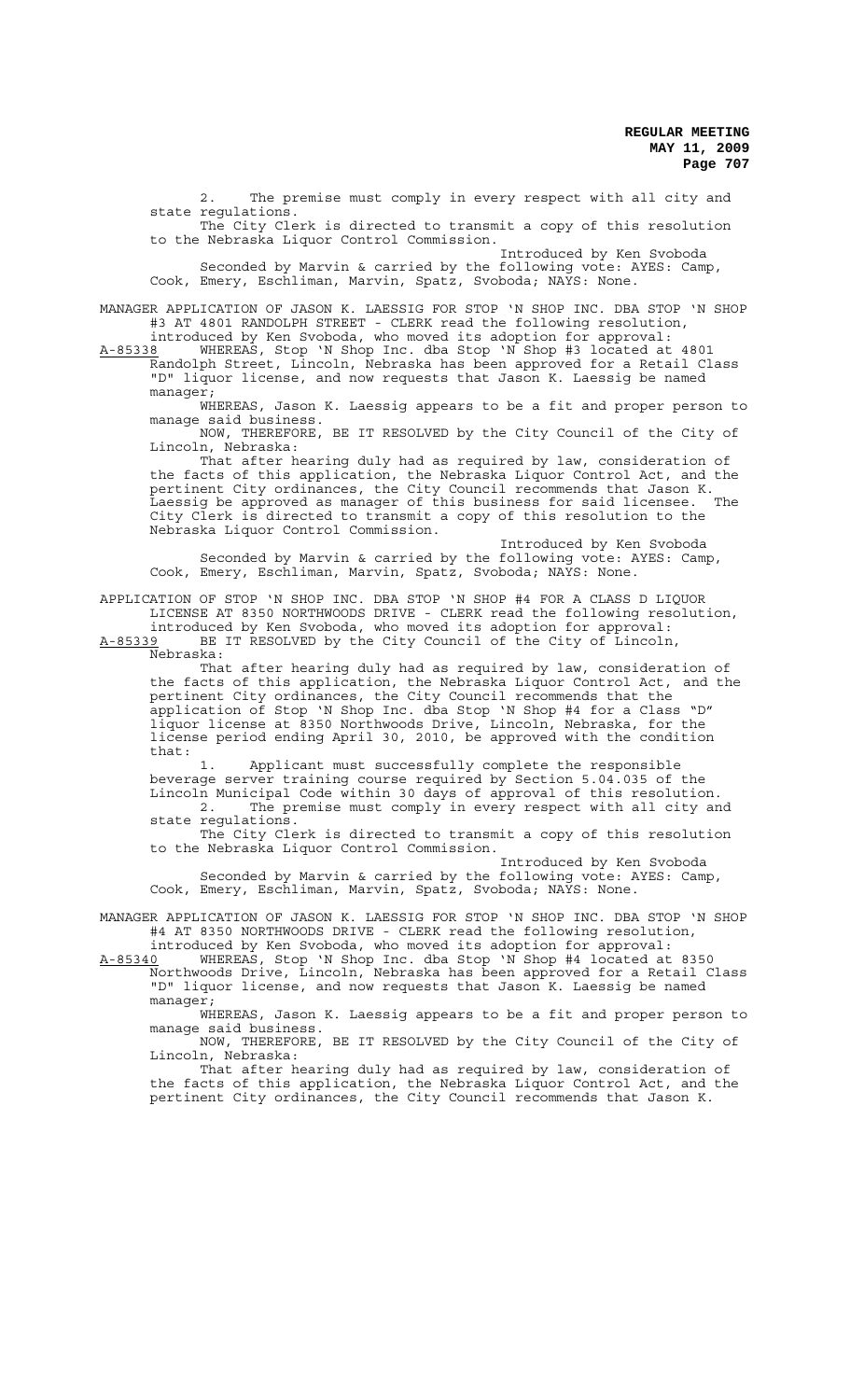Laessig be approved as manager of this business for said licensee. The City Clerk is directed to transmit a copy of this resolution to the Nebraska Liquor Control Commission.

Introduced by Ken Svoboda Seconded by Marvin & carried by the following vote: AYES: Camp, Cook, Emery, Eschliman, Marvin, Spatz, Svoboda; NAYS: None.

APPLICATION OF STOP 'N SHOP INC. DBA STOP 'N SHOP #5 FOR A CLASS D LIQUOR LICENSE AT 5700 NORTH 33RD STREET - CLERK read the following resolution, introduced by Ken Svoboda, who moved its adoption for approval:<br>A-85341 BE IT RESOLVED by the City Council of the City of Lincoln BE IT RESOLVED by the City Council of the City of Lincoln,

Nebraska:

That after hearing duly had as required by law, consideration of the facts of this application, the Nebraska Liquor Control Act, and the pertinent City ordinances, the City Council recommends that the application of Stop 'N Shop Inc. dba Stop 'N Shop #5 for a Class "D" liquor license at 5700 North 33rd Street, Lincoln, Nebraska, for the license period ending April 30, 2010, be approved with the condition that:

1. Applicant must successfully complete the responsible beverage server training course required by Section 5.04.035 of the Lincoln Municipal Code within 30 days of approval of this resolution. 2. The premise must comply in every respect with all city and state regulations.

The City Clerk is directed to transmit a copy of this resolution to the Nebraska Liquor Control Commission.

Introduced by Ken Svoboda Seconded by Marvin & carried by the following vote: AYES: Camp, Cook, Emery, Eschliman, Marvin, Spatz, Svoboda; NAYS: None.

MANAGER APPLICATION OF JASON K. LAESSIG FOR STOP 'N SHOP INC. DBA STOP 'N SHOP #5 AT 5700 NORTH 33RD STREET - CLERK read the following resolution, introduced by Ken Svoboda, who moved its adoption for approval:

A-85342 WHEREAS, Stop 'N Shop Inc. dba Stop 'N Shop #5 located at 5700 North 33rd Street, Lincoln, Nebraska has been approved for a Retail Class "D" liquor license, and now requests that Jason K. Laessig be named manager;

WHEREAS, Jason K. Laessig appears to be a fit and proper person to manage said business.

NOW, THEREFORE, BE IT RESOLVED by the City Council of the City of Lincoln, Nebraska:

That after hearing duly had as required by law, consideration of the facts of this application, the Nebraska Liquor Control Act, and the pertinent City ordinances, the City Council recommends that Jason K. Laessig be approved as manager of this business for said licensee. The City Clerk is directed to transmit a copy of this resolution to the Nebraska Liquor Control Commission.

Introduced by Ken Svoboda Seconded by Marvin & carried by the following vote: AYES: Camp, Cook, Emery, Eschliman, Marvin, Spatz, Svoboda; NAYS: None.

APPLICATION OF STOP 'N SHOP INC. DBA STOP 'N SHOP #6 FOR A CLASS D LIQUOR LICENSE AT 7000 O STREET - CLERK read the following resolution,

introduced by Ken Svoboda, who moved its adoption for approval: A-85343 BE IT RESOLVED by the City Council of the City of Lincoln,  $A-85343$  BE<br>Nebraska:

That after hearing duly had as required by law, consideration of the facts of this application, the Nebraska Liquor Control Act, and the pertinent City ordinances, the City Council recommends that the application of Stop 'N Shop Inc. dba Stop 'N Shop #6 for a Class "D" liquor license at 7000 O Street, Lincoln, Nebraska, for the license period ending April 30, 2010, be approved with the condition that: 1. Applicant must successfully complete the responsible beverage server training course required by Section 5.04.035 of the Lincoln Municipal Code within 30 days of approval of this resolution.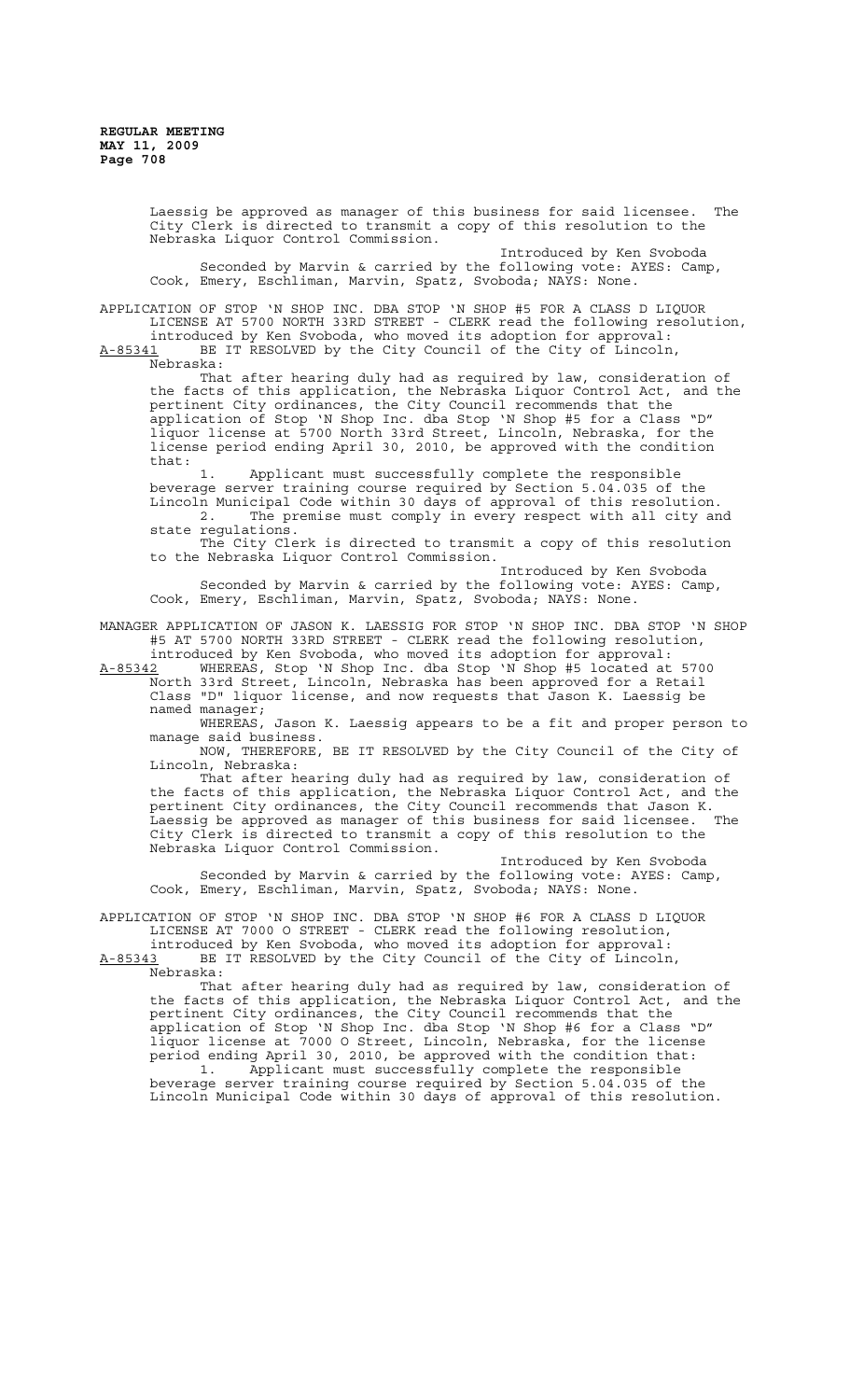2. The premise must comply in every respect with all city and state regulations.

The City Clerk is directed to transmit a copy of this resolution to the Nebraska Liquor Control Commission.

Introduced by Ken Svoboda Seconded by Marvin & carried by the following vote: AYES: Camp, Cook, Emery, Eschliman, Marvin, Spatz, Svoboda; NAYS: None.

MANAGER APPLICATION OF JASON K. LAESSIG FOR STOP 'N SHOP INC. DBA STOP 'N SHOP #6 AT 7000 O STREET - CLERK read the following resolution, introduced by Ken Svoboda, who moved its adoption for approval:

A-85344 WHEREAS, Stop 'N Shop Inc. dba Stop 'N Shop #6 located at 7000 O Street, Lincoln, Nebraska has been approved for a Retail Class "D"

liquor license, and now requests that Jason K. Laessig be named manager; WHEREAS, Jason K. Laessig appears to be a fit and proper person to manage said business.

NOW, THEREFORE, BE IT RESOLVED by the City Council of the City of Lincoln, Nebraska:

That after hearing duly had as required by law, consideration of the facts of this application, the Nebraska Liquor Control Act, and the pertinent City ordinances, the City Council recommends that Jason K. Laessig be approved as manager of this business for said licensee. The City Clerk is directed to transmit a copy of this resolution to the Nebraska Liquor Control Commission.

Introduced by Ken Svoboda Seconded by Marvin & carried by the following vote: AYES: Camp, Cook, Emery, Eschliman, Marvin, Spatz, Svoboda; NAYS: None.

APPLICATION OF BLUE MANGO HOLDINGS LLC DBA EL SALVADOR CAFÉ FOR A CLASS C AND CLASS K (CATERING) LIQUOR LICENSE AT 221 SOUTH 9TH STREET - CLERK read the following resolution, introduced by Ken Svoboda, who moved its adoption for approval:

A-85345 BE IT RESOLVED by the City Council of the City of Lincoln,  $A-85345$  BE<br>Nebraska:

That after hearing duly had as required by law, consideration of the facts of this application, the Nebraska Liquor Control Act, and the pertinent City ordinances, the City Council recommends that the application of Blue Mango Holdings LLC dba El Salvador Cafe for a Class "C" and Class "K" (catering) liquor license at 221 South 9th Street, Lincoln, Nebraska, for the license period ending October 31, 2009, be approved with the condition that the premise complies in every respect with all city and state regulations. The City Clerk is directed to transmit a copy of this resolution to the Nebraska Liquor Control Commission.

Introduced by Ken Svoboda Seconded by Marvin & carried by the following vote: AYES: Camp, Cook, Emery, Eschliman, Marvin, Spatz, Svoboda; NAYS: None.

MANAGER APPLICATION OF YELDY Z. MARROQUIN FOR BLUE MANGO HOLDINGS LLC DBA EL SALVADOR CAFÉ AT 221 SOUTH 9TH STREET - CLERK read the following resolution, introduced by Ken Svoboda, who moved its adoption for

approval:<br><u>A-85346</u> WHE A-85346 MHEREAS, Blue Mango Holdings LLC dba El Salvador Café located at 221 South 9th Street, Lincoln, Nebraska has been approved for a Retail Class "C" and "K" liquor license, and now requests that Yeldy Z.<br>Marroquin be named manager; Marroquin be named manager;

WHEREAS, Yeldy Z. Marroquin appears to be a fit and proper person to manage said business.

NOW, THEREFORE, BE IT RESOLVED by the City Council of the City of Lincoln, Nebraska:

That after hearing duly had as required by law, consideration of the facts of this application, the Nebraska Liquor Control Act, and the pertinent City ordinances, the City Council recommends that Yeldy Z.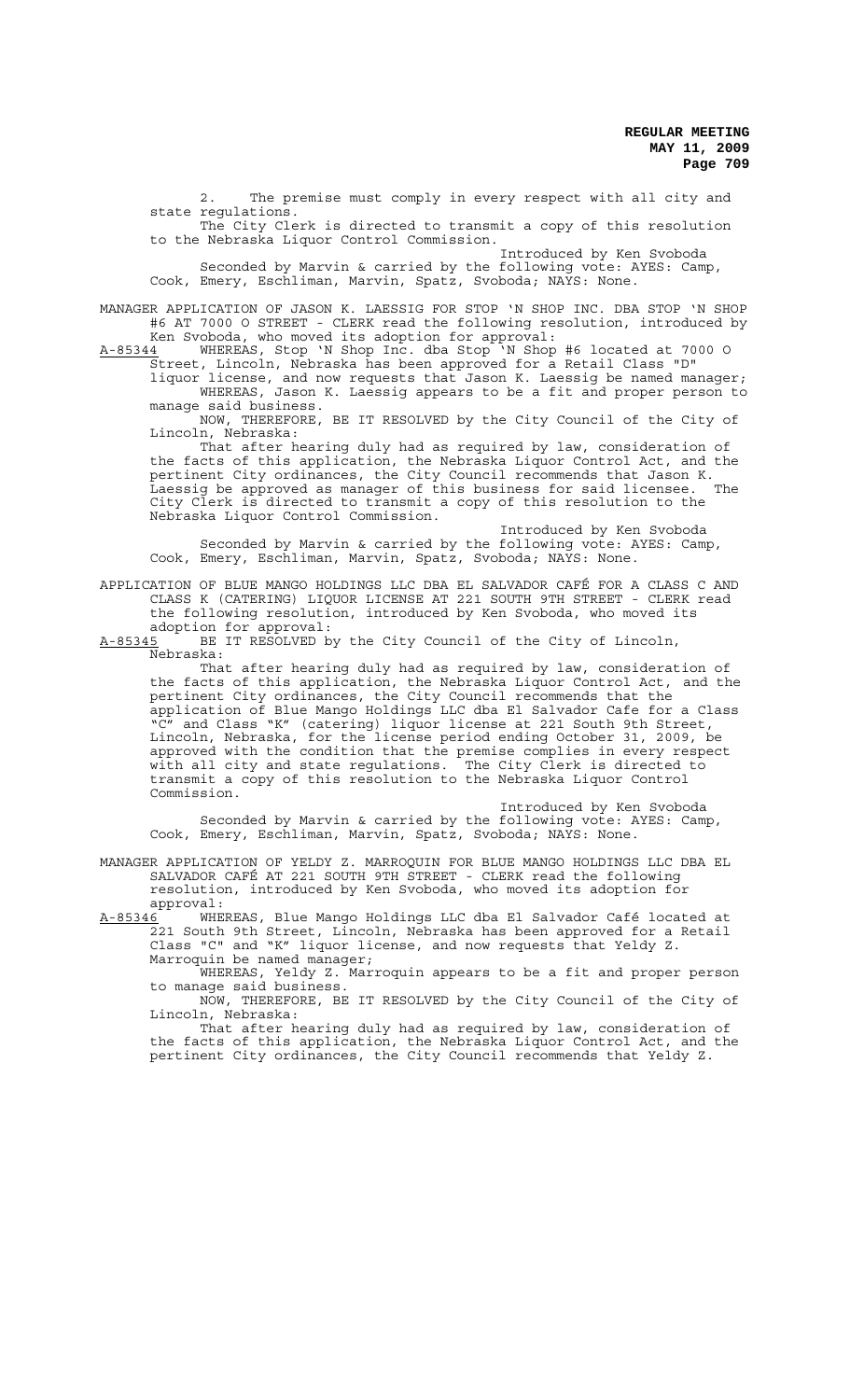Marroquin be approved as manager of this business for said licensee. The City Clerk is directed to transmit a copy of this resolution to the Nebraska Liquor Control Commission.

Introduced by Ken Svoboda Seconded by Marvin & carried by the following vote: AYES: Camp, Cook, Emery, Eschliman, Marvin, Spatz, Svoboda; NAYS: None.

APPLICATION OF OLD FEDERAL PLACE LLC DBA JASMINE ROOM FOR THE ADDITION OF A CATERING LICENSE TO ITS CLASS I LIQUOR LICENSE AT 129 NORTH 10TH STREET - CLERK read the following resolution, introduced by Ken Svoboda, who

moved its adoption for approval:<br>A-85347 BE IT RESOLVED by the City BE IT RESOLVED by the City Council of the City of Lincoln, Nebraska:

That after hearing duly had as required by law, consideration of the facts of this application, the Nebraska Liquor Control Act, and the pertinent City ordinance, the City Council recommends that the application of Old Federal Place LLC dba Jasmine Room for the issuance of a Catering Permit to the existing liquor license, located at 129 North 10th Street, Lincoln, Nebraska, be approved with the condition that the premise complies in every respect with all city and state regulations.

BE IT FURTHER RESOLVED that a copy of this resolution be transmitted by the City Clerk to the Nebraska Liquor Control Commission. Introduced by Ken Svoboda Seconded by Marvin & carried by the following vote: AYES: Camp,

Cook, Emery, Eschliman, Marvin, Spatz, Svoboda; NAYS: None.

APPLICATION OF OLD FEDERAL PLACE LLC DBA JASMINE ROOM TO EXPAND ITS PRESENTLY LICENSED CLASS I LIQUOR LICENSE TO INCLUDE THE JASMINE ROOM, UNIT 107, UNIT 108, UNIT 109 AND THE COMMONS AREAS AT 129 NORTH 10TH STREET - PRIOR to reading:<br>SVOBODA Moved to de

Moved to delay the application for one week to May 18, 2009, Action Only.

Seconded by Marvin & carried by the following vote: AYES: Camp, Cook, Emery Eschliman, Marvin, Spatz, Svoboda; NAYS: None.

## **ORDINANCES - 2ND READING & RELATED RESOLUTIONS (as required)**

- CREATING SPECIAL ASSESSMENT WATER DISTRICT NO. 1198 FOR THE PURPOSE OF CONSTRUCTING A 12-INCH DIAMETER WATER MAIN OR MAINS IN NORTH 58TH CIRCLE, NORTH OF ARBOR ROAD APPROXIMATELY 600 FEET AND ASSESSING THE COSTS THEREOF AGAINST THE BENEFITTED PROPERTIES - CLERK read an ordinance, introduced by Doug Emery, creating Water District No. 1198, designating the real estate to be benefitted, providing for assessment of the costs of the improvements constructed therein, providing for the acquisition of easements and additional right-of-way, if necessary, and repealing all ordinances or parts of ordinances in conflict herewith, the second time.
- CREATING IMPROVEMENT DISTRICT NO. 184 FOR THE PURPOSE OF ACQUIRING EASEMENTS OR ADDITIONAL RIGHT-OF-WAY NECESSARY FOR THE CONSTRUCTION OF A 12-INCH DIAMETER WATER MAIN OR MAINS IN NORTH 58TH CIRCLE, NORTH OF ARBOR ROAD APPROXIMATELY 600 FEET AND ASSESSING THE COSTS THEREOF AGAINST THE BENEFITTED PROPERTIES - CLERK read an ordinance, introduced by Doug Emery, creating Improvement District No. 184, defining the limits thereof, designating the improvements to be made therein, designating the property to be benefitted, providing for the payment of the cost thereof, providing for the acquisition of title, by purchase or by condemnation proceedings, to the lands and lots necessary for the completion of the improvements therein, and repealing all ordinances and parts of ordinances in conflict herewith, the second time.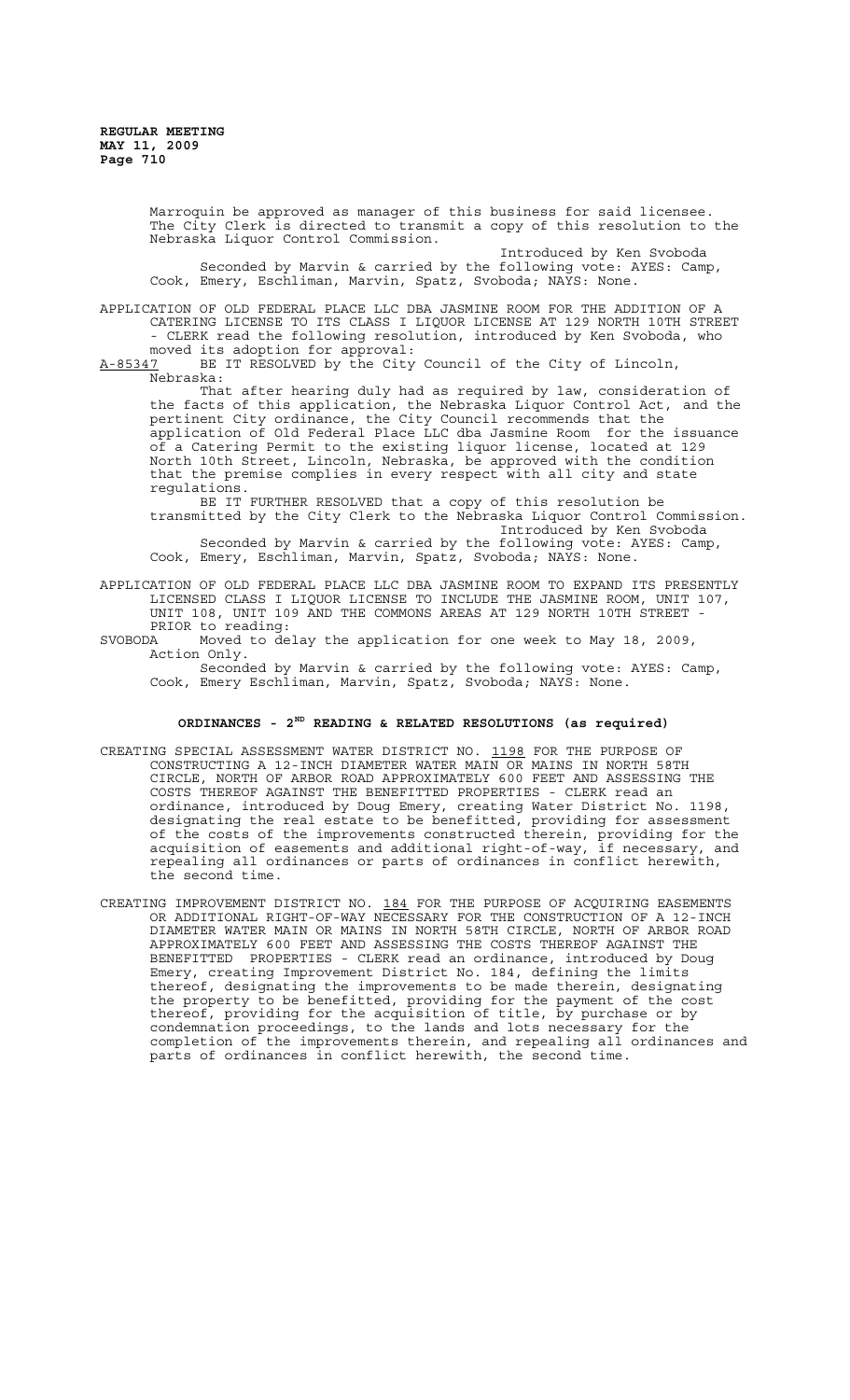- CREATING SPECIAL ASSESSMENT WATER DISTRICT NO. 1199 FOR THE PURPOSE OF CONSTRUCTING A 12-INCH DIAMETER WATER MAIN OR MAINS EAST OF NORTH 58TH CIRCLE, NORTH OF ARBOR ROAD, IN ARBOR ROAD SECOND ADDITION CONDOMINIUM, AND ASSESSING THE COSTS THEREOF AGAINST THE BENEFITTED PROPERTIES - CLERK read an ordinance, introduced by Doug Emery, creating Water District No. 1199, designating the real estate to be benefitted, providing for assessment of the costs of the improvements constructed therein, providing for the acquisition of easements and additional right-of-way, if necessary, and repealing all ordinances or parts of ordinances in conflict herewith, the second time.
- CREATING IMPROVEMENT DISTRICT NO. 185 FOR THE PURPOSE OF ACQUIRING EASEMENTS OR ADDITIONAL RIGHT-OF-WAY NECESSARY FOR THE CONSTRUCTION A 12-INCH DIAMETER WATER MAIN OR MAINS EAST OF NORTH 58TH CIRCLE, NORTH OF ARBOR ROAD, IN ARBOR ROAD SECOND ADDITION CONDOMINIUM, AND ASSESSING THE COSTS THEREOF AGAINST THE BENEFITTED PROPERTIES - CLERK read an ordinance, introduced by Doug Emery, creating Improvement District No. 185, defining the limits thereof, designating the improvements to be made therein, designating the property to be benefitted, providing for the payment of the cost thereof, providing for the acquisition of title, by purchase or by condemnation proceedings, to the lands and lots necessary for the completion of the improvements therein, and repealing all ordinances and parts of ordinances in conflict herewith, the second time.
- CREATING SPECIAL ASSESSMENT WATER DISTRICT NO. 1200 FOR THE PURPOSE OF CONSTRUCTING A 12-INCH DIAMETER WATER MAIN OR MAINS EAST OF NORTH 56TH STREET, BETWEEN SALT CREEK AND ARBOR ROAD, AND ASSESSING THE COSTS THEREOF AGAINST THE BENEFITTED PROPERTIES - CLERK read an ordinance, introduced by Doug Emery, creating Water District No. 1200, designating the real estate to be benefitted, providing for assessment of the costs of the improvements constructed there, providing for the acquisition of easements and additional right-of-way, if necessary, and repealing all ordinances or parts of ordinances in conflict herewith, the second time.
- CREATING IMPROVEMENT DISTRICT NO. 186 FOR THE PURPOSE OF ACQUIRING EASEMENTS OR ADDITIONAL RIGHT-OF-WAY NECESSARY FOR THE CONSTRUCTION A 12-INCH DIAMETER WATER MAIN OR MAINS EAST OF NORTH 56TH STREET, BETWEEN SALT CREEK AND ARBOR ROAD, AND ASSESSING THE COSTS THEREOF AGAINST THE BENEFITTED PROPERTIES - CLERK read an ordinance, introduced by Doug Emery, creating Improvement District No. 186, defining the limits thereof, designating the improvements to be made therein, designating the property to be benefitted, providing for the payment of the cost thereof, providing for the acquisition of title, by purchase or by condemnation proceedings, to the lands and lots necessary for the completion of the improvements therein, and repealing all ordinances and parts of ordinances in conflict herewith, the second time.
- CREATING SPECIAL ASSESSMENT SEWER DISTRICT NO. 1184 FOR THE PURPOSE OF CONSTRUCTING 8-INCH AND 12-INCH DIAMETER SANITARY SEWERS EAST OF NORTH 56TH STREET FROM SALT CREEK TO INTERSTATE 80, AND ASSESSING THE COSTS THEREOF AGAINST THE BENEFITTED PROPERTIES - CLERK read an ordinance, introduced by Doug Emery, creating Sewer District No. 1184, designating the real estate to benefitted, providing for assessment of the costs of the improvements constructed therein, providing for the acquisition of easements and additional right-of-way, if necessary, and repealing all ordinances or parts of ordinances in conflict herewith, the second time.
- CREATING IMPROVEMENT DISTRICT NO. 187 FOR THE PURPOSE OF ACQUIRING EASEMENTS OR ADDITIONAL RIGHT-OF-WAY NECESSARY FOR THE CONSTRUCTION 8-INCH AND 12- INCH DIAMETER SANITARY SEWERS EAST OF NORTH 56TH STREET FROM SALT CREEK TO INTERSTATE 80, AND ASSESSING THE COSTS THEREOF AGAINST THE BENEFITTED PROPERTIES - CLERK read an ordinance, introduced by Doug Emery, creating Improvements Districts No. 187, defining the limits thereof, designating the improvements to be made therein, designating the property to be benefitted, providing for the payment of the cost thereof, providing for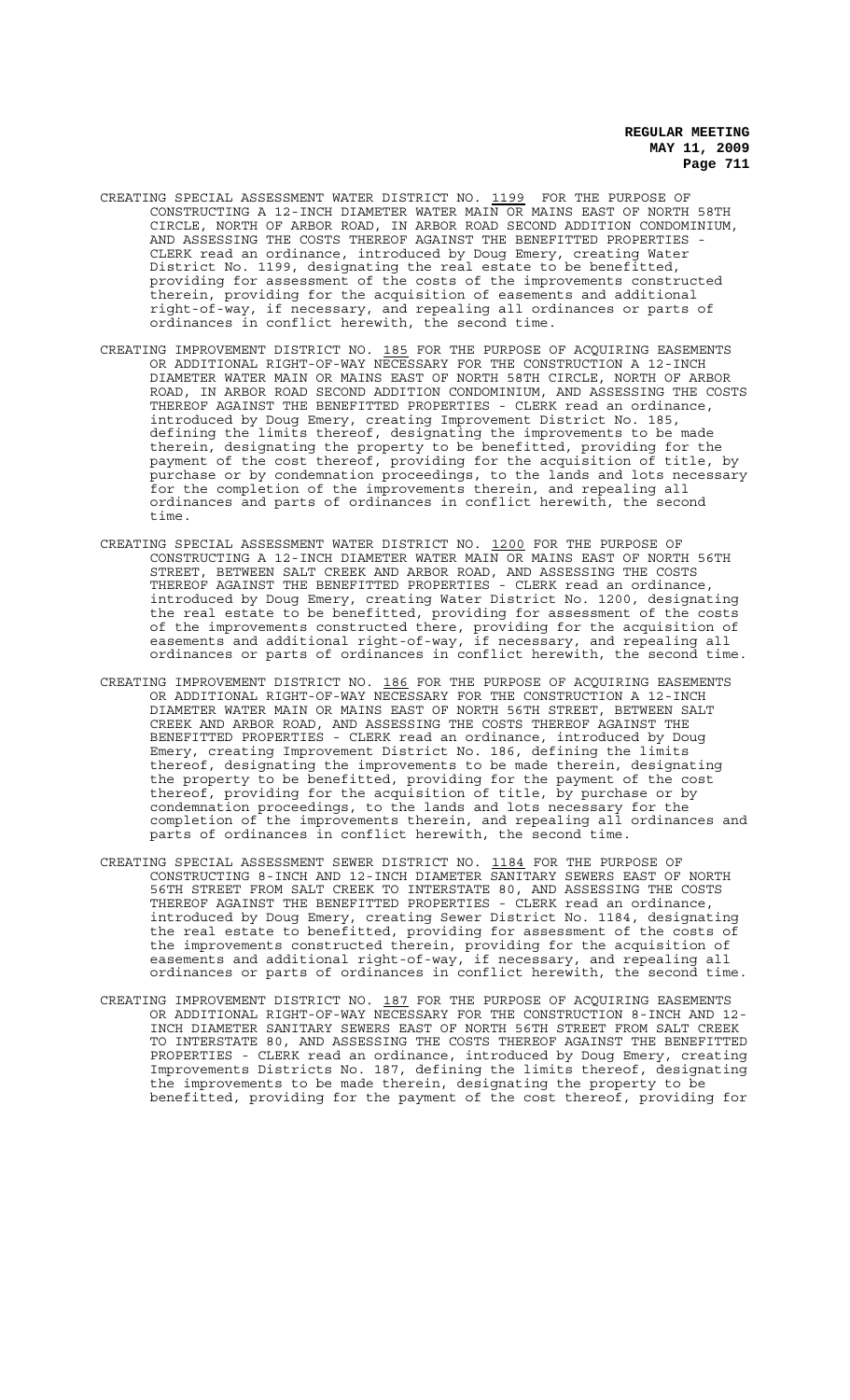the acquisition of title, by purchase or by condemnation proceedings, to the lands and lots necessary for the completion of the improvements therein, and repealing all ordinances and parts of ordinances in conflict herewith, the second time.

- STREET NAME CHANGE 09002 RENAMING COUNTRYVIEW LANE, LOCATED SOUTH OF YANKEE HILL ROAD AND WEST OF SOUTH 70TH STREET IN COUNTRYLANE 1ST ADDITION, AS COUNTRYVIEW ROAD - CLERK read an ordinance, introduced by Doug Emery, changing the name of "Countryview Lane" located south of Yankee Hill Road and west of &0th Street in Countrylane 1<sup>st</sup> Addition to "Countryview Road", as recommended by the Street Name Committee, the second time.
- AUTHORIZING THE ISSUANCE OF TAX ALLOCATION BONDS WITH A TOTAL NOT TO EXCEED \$950,000.00 FOR THE CITY OF LINCOLN, SHOEMAKER'S TRAVEL PLAZA REDEVELOPMENT PROJECT - CLERK read an ordinance, introduced by Robin Eschliman, amending Section 4.20.010 of the Lincoln Municipal Code relating to the Board of Directors of the Library Board of the City of Lincoln to amend the term of said directors; repealing Section 4.20.010 of the Lincoln Municipal Code as hitherto existing, the second time.
- AMENDING ORDINANCE NO. 19151 WHICH AUTHORIZED AND PROVIDED FOR THE ISSUANCE OF A PEROT SYSTEM REDEVELOPMENT PROJECT TAX ALLOCATION BOND, SERIES 2009, IN A TOTAL PRINCIPAL AMOUNT NOT TO EXCEED \$3,750,000.00 - CLERK read an ordinance, introduced by Doug Emery, authorizing and providing for the issuance of a City of Lincoln, Nebraska Tax Allocation Bond, Series 2009, in a principal amount not to exceed \$950,000 for the purpose of (1) paying the costs of acquiring, purchasing, constructing, reconstructing, improving, extending, rehabilitating, installing, equipping, furnishing and completing certain public improvements within the City's Shoemaker Travel Plaza Redevelopment Project area, including acquiring any real estate and/or interests in real estate in connection therewith, and (2) paying the costs of issuance thereof; prescribing the form and certain details of the Bond; pledging certain tax revenue and other revenue to the payment of the principal of and interest on the Bond as the same become due; limiting payment of the Bonds to such tax revenues; creating and establishing funds and accounts; delegating, authorizing, and directing the Finance Director to exercise his independent discretion and judgment in determining and finalizing certain terms and provisions of the Bond not specified herein; taking other actions and making other covenants and agreements in connection with the foregoing, and related matter, the second time.
- AMENDING SECTION 4.20.010 OF THE LINCOLN MUNICIPAL CODE RELATING TO THE BOARD OF DIRECTORS OF THE LIBRARY BOARD OF THE CITY OF LINCOLN TO AMEND THE TERM OF SAID DIRECTORS; AND REPEALING SECTION 4.20.010 OF THE LINCOLN MUNICIPAL CODE AS HITHERTO EXISTING - CLERK read an ordinance, introduced by Doug Emery, amending Ordinance No. 19151 to provide for the sale of the Bonds by a negotiated sale, a public sale or a private placement; to repeal certain provisions of Ordinance No. 19151, in connection therewith; taking other action in connection with the foregoing; and related matters, the second time.

### **PUBLIC HEARING RESOLUTIONS**

ACCEPTING THE REPORT OF NEW AND PENDING CLAIMS AGAINST THE CITY AND APPROVING DISPOSITION OF CLAIMS SET FORTH FOR THE PERIOD OF APRIL 16 - 30, 2009 - CLERK read the following resolution, introduced by Doug Emery, who moved its adoption:<br><u>A-85348</u> BE IT R

BE IT RESOLVED by the City Council of the City of Lincoln, Nebraska:

That the claims listed in the attached report, marked as Exhibit "A", dated April 30, 2009, of various new and pending tort claims filed against the City of Lincoln with the Office of the City Attorney or the Office of the City Clerk, as well as claims which have been disposed of,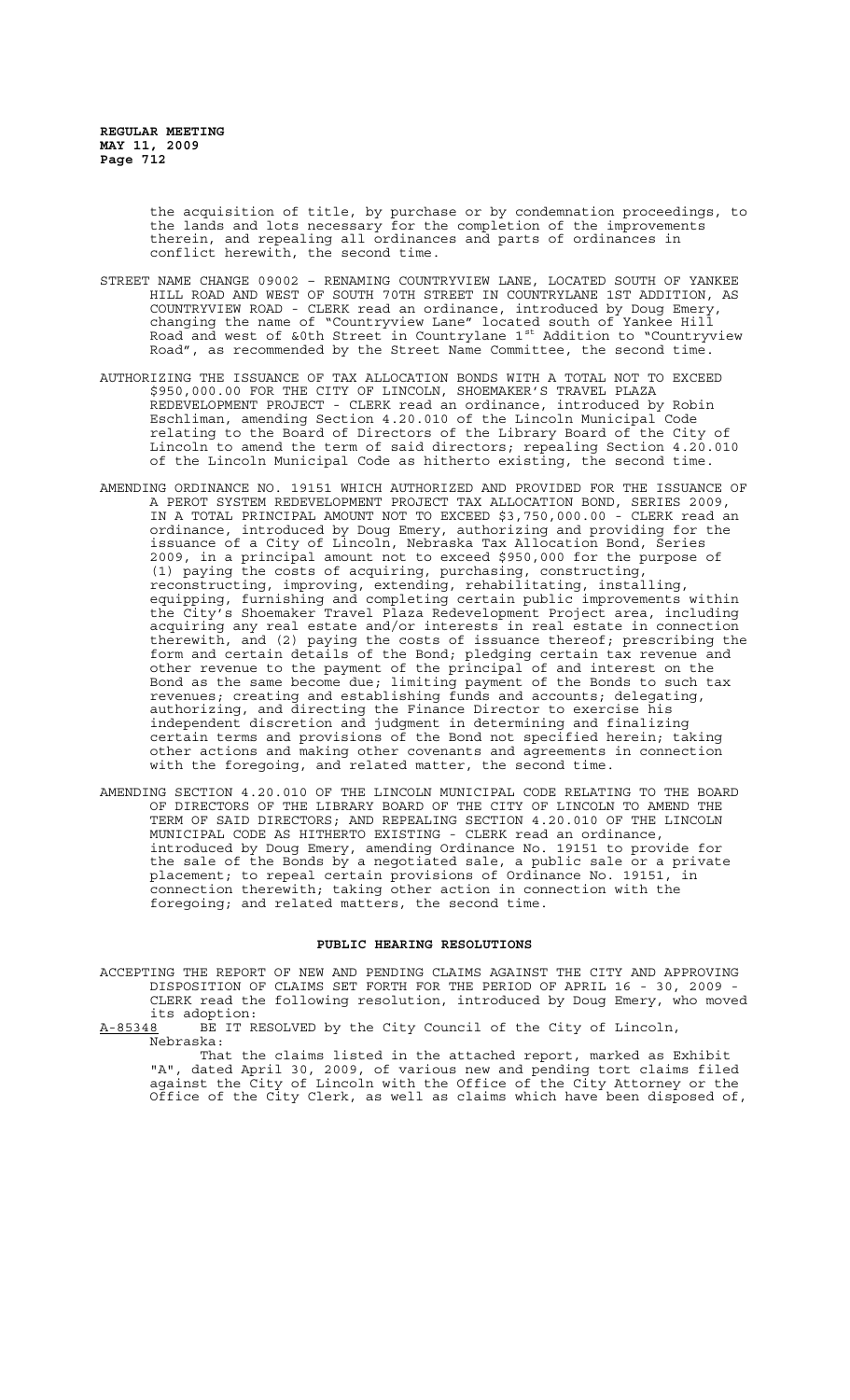are hereby received as required by Neb. Rev. Stat. § 13-905 (Reissue 1997). The dispositions of claims by the Office of the City Attorney, as shown by the attached report, are hereby approved: DENIED ALLOWED/SETTLED Shelia Viessman on behalf of Claudia Perez \$4,822.93\*\* Brandon Viessman \$100,000.00 Nationwide Insurance Co. Eileen Hebets NAS\* (Claim No. 722620010972) 832.10<br>Tom Korecky 37.84 Cassie Schorzman 319.29

Cassie Schorzman 319.29<br>Corev L. Hafer 336.71 Corey L. Hafer 936.71 Kerry Rupe 8,000.00

\*\*Claim paid by insurer for Downtown Lincoln Association The City Attorney is hereby directed to mail to the various claimants listed herein a copy of this resolution which shows the final disposition of their claim.

Introduced by Doug Emery Seconded by Svoboda & carried by the following vote: AYES: Camp, Cook, Emery, Eschliman, Marvin, Spatz, Svoboda; NAYS: None.

APPROVING AN INTER-GOVERNMENTAL AGREEMENT BETWEEN THE NEBRASKA DEPARTMENT OF ENVIRONMENTAL QUALITY (NDEQ) AND THE CITY OF LINCOLN WATERSHED MANAGEMENT DIVISION REGARDING THE IMPLEMENTATION OF THE STORMWATER BEST MANAGEMENT PRACTICES DEMONSTRATION PROJECTS - CLERK read the following resolution, introduced by Doug Emery, who moved its adoption: A-85349 BE IT RESOLVED by the City Council of the City of Lincoln,

Nebraska:

\* No amount specified

That the attached Inter-Governmental Agreement between the Nebraska Department of Environmental Quality (NDEQ) and the City of Lincoln Watershed Management Division regarding the Implementation of the Section 319 Project Entitled Stormwater Best Management Practices Demonstration Projects, upon the terms and conditions as set forth in said Agreement, is hereby approved and the Mayor is authorized to execute said Agreement on behalf of the City. This Agreement provides for NDEQ grant funding to implement programs and projects in association with the City of Lincoln's Stormwater Management Program.

The City Clerk is directed to transmit an executed original Agreement to Ben Higgins, Public Works and Utilities Department, 901 N. 6th Street, for transmittal to the Nebraska Department of Environmental Quality.

Introduced by Doug Emery Seconded by Svoboda & carried by the following vote: AYES: Camp, Cook, Emery, Eschliman, Marvin, Spatz, Svoboda; NAYS: None.

ESTABLISHING A ROADS TO JOBS FUND TO MAKE FUNDS AVAILABLE FOR ROAD PROJECTS, DECLARING A SURPLUS OF \$8,000,000.00 IN THE SPECIAL ASSESSMENT REVOLVING FUND, AND AUTHORIZING THE TRANSFER OF SAID FUNDS TO THE ROADS TO JOBS FUND - PRIOR to reading:

MARVIN Moved to have Bill No. 09R-76 Placed on Indefinite Pending. SPATZ Moved a friendly amendment to have Bill No. 09R-76 Placed on Pending, Date Certain in four weeks.

Motion **Died** for lack of a second.

Seconded by Emery & carried by the following vote: AYES: Cook, Emery, Marvin, Spatz; NAYS: Camp, Eschliman, Svoboda.

## **ORDINANCE - 1ST READING & RELATED RESOLUTIONS (AS REQUIRED)**

AMENDING SECTION 10.14.250 OF THE LINCOLN MUNICIPAL CODE, RELATING TO SPEED REGULATIONS, TO BRING SAID SECTION INTO CONFORMITY WITH STATE STATUTE BY PROVIDING A FINE FOR TRAVELING MORE THAN 35 MPH OVER THE AUTHORIZED SPEED LIMIT AND ESTABLISHING RANGES FOR FINES OF TWENTY-ONE MILES PER HOUR TO THIRTY-FIVE MILES PER HOUR OVER THE AUTHORIZED SPEED LIMIT, AND THIRTY-SIX MILES PER HOUR OR MORE OVER THE AUTHORIZED SPEED LIMIT RELATING TO THE DEFINITION AND FINES FOR SPEEDING IN A CONSTRUCTION ZONE; AND REPEALING SECTION 10.14.250 OF THE LINCOLN MUNICIPAL CODE AS HITHERTO EXISTING - CLERK read an ordinance, introduced by Dan Marvin,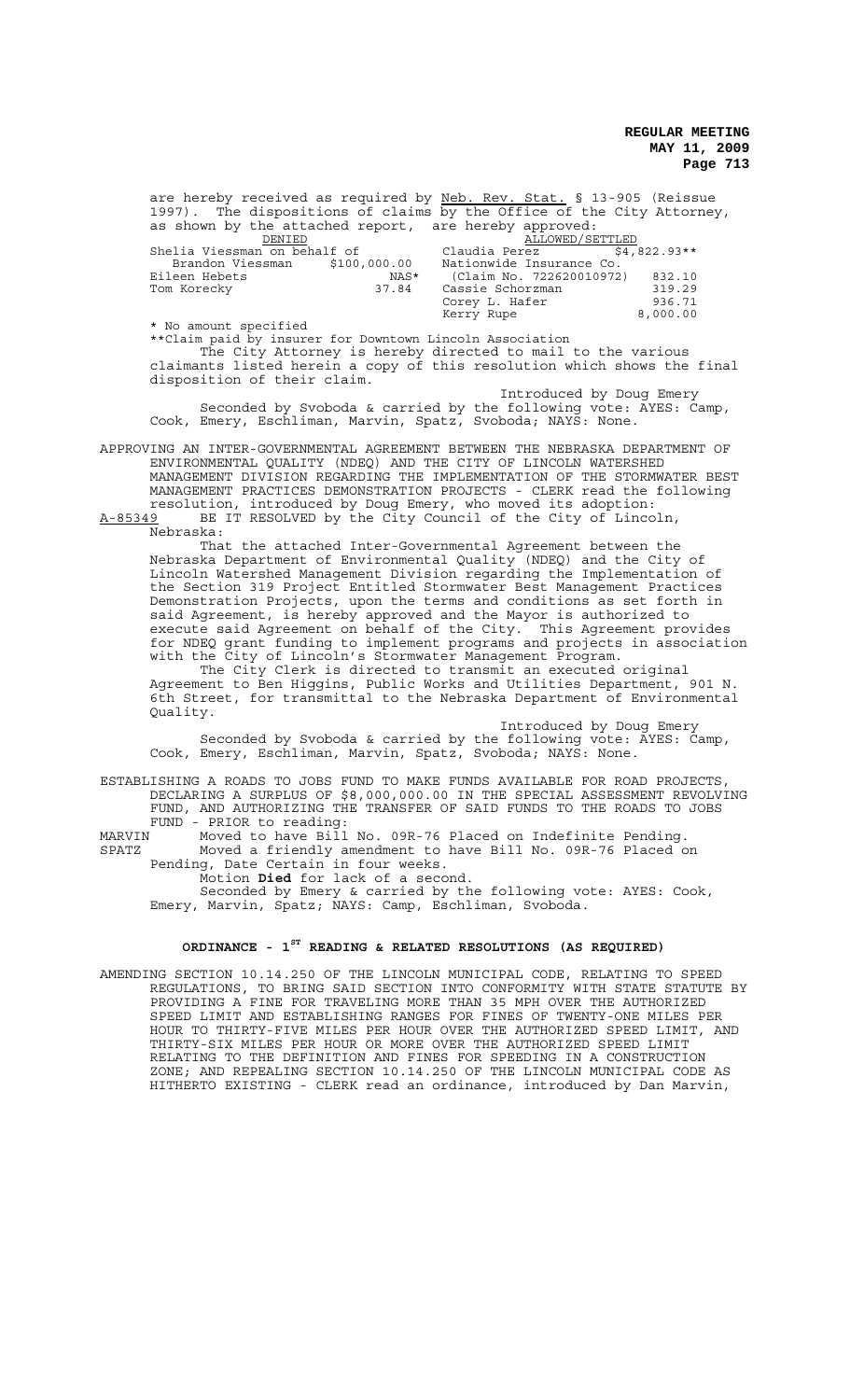amending Section 10.14.250 of the Lincoln Municipal Code, relating to speed regulations, to bring said section into conformity with state statute by providing a fine for traveling more than 35 mph over the authorized speed limit and establishing ranges for fines of twenty-one miles per hour to thirty-five miles per hour over the authorized speed limit, and thirty-six miles per hour or more over the authorized speed limit relating to the definition and fines for speeding in a construction zone; and repealing Section 10.14.250 of the Lincoln Municipal Code as hitherto existing, the first time.

# **ORDINANCES - 3RD READING & RELATED RESOLUTIONS (as required)**

APPROVING THE LEASE AGREEMENT BETWEEN THE CITY AND DITTMER & DITTMER OF CRETE FOR THE LEASE OF OFFICE SPACE BY THE LINCOLN AREA AGENCY ON AGING FOR ITS LINCOLN INFORMATION FOR THE ELDERLY (LIFE) PROGRAM AT 1005 E. HIGHWAY 33, SUITE 6, CRETE, NE 68333 FOR A TERM OF MAY 1, 2009 THROUGH MAY 31, 2010 - CLERK read an ordinance, introduced by Jonathan Cook, accepting and approving a Lease Agreement between the City of Lincoln and Dittmer & Dittmer of Crete for the lease of office space by the Lincoln Area Agency on Aging for its Lincoln Information For the Elderly (LIFE) Program located at 1005 E. Highway 33, Suite 6, Crete, NE 68333, for a term of May 1, 2009 through May 31, 2010, the third time. COOK Moved to pass the ordinance as read.

Seconded by Marvin & carried by the following vote: AYES: Camp, Cook, Emery, Eschliman, Marvin, Spatz, Svoboda; NAYS: None. The ordinance, being numbered **#19251**, is recorded in Ordinance Book #26, Page

APPROVING THE LEASE AGREEMENT BETWEEN THE CITY AND ERIK ALM, WAHOO FOR THE LEASE OF OFFICE SPACE BY THE LINCOLN AREA AGENCY ON AGING FOR ITS LINCOLN INFORMATION FOR THE ELDERLY (LIFE) PROGRAM AT 1325 N. CHESTNUT ST., WAHOO, NE 68066 FOR A TERM OF JULY 1, 2009 THROUGH JUNE 30, 2010 - CLERK read an ordinance, introduced by Jonathan Cook, accepting and approving a Lease Agreement between the City of Lincoln and Erik Alm for the lease of office space by the Lincoln Area Agency on Aging for its Lincoln Information For the Elderly (LIFE) Program located at 1325 N. Chestnut Street, Wahoo, NE 68066, for a term of July 1, 2009 through June 30, 2010, the third time.

COOK Moved to pass the ordinance as read.

Seconded by Svoboda & carried by the following vote: AYES: Camp, Cook, Emery, Eschliman, Marvin, Spatz, Svoboda; NAYS: None. The ordinance, being numbered **#19252**, is recorded in Ordinance Book #26, Page

APPROVING THE LEASE AGREEMENT BETWEEN THE CITY AND SCOTT AND CINDY JENSEN FOR THE LEASE OF OFFICE SPACE BY THE LINCOLN AREA AGENCY ON AGING FOR ITS LINCOLN INFORMATION FOR THE ELDERLY (LIFE) PROGRAM AT 320 N. STATE STREET, OSCEOLA, NE 68651 FOR A TERM OF JUNE 1, 2009 THROUGH MAY 31, 2010 - CLERK read an ordinance, introduced by Jonathan Cook, accepting and approving a Lease Agreement between the City of Lincoln and Scott and Cindy Jensen for the lease of office space by the Lincoln Area Agency on Aging for its Lincoln Information For the Elderly (LIFE) Program located at 320 N. State Street, Osceola, NE 68651, for a term of June 1, 2009, the third time.

COOK Moved to pass the ordinance as read. Seconded by Svoboda & carried by the following vote: AYES: Camp,

Cook, Emery, Eschliman, Marvin, Spatz, Svoboda; NAYS: None. The ordinance, being numbered **#19253**, is recorded in Ordinance Book #26, Page

APPROVING THE LEASE AGREEMENT BETWEEN THE CITY AND MUELLER/BIGERT RENTALS FOR THE LEASE OF OFFICE SPACE BY THE LINCOLN AREA AGENCY ON AGING FOR ITS LINCOLN INFORMATION FOR THE ELDERLY (LIFE) PROGRAM AT 137 N. 8TH STREET, GENEVA, NE 68361 FOR A TERM OF <del>JULY 1, 2009 THROUGH JUNE 30, 2010</del> August 1, 2009 through July 31, 2010 - PRIOR to reading: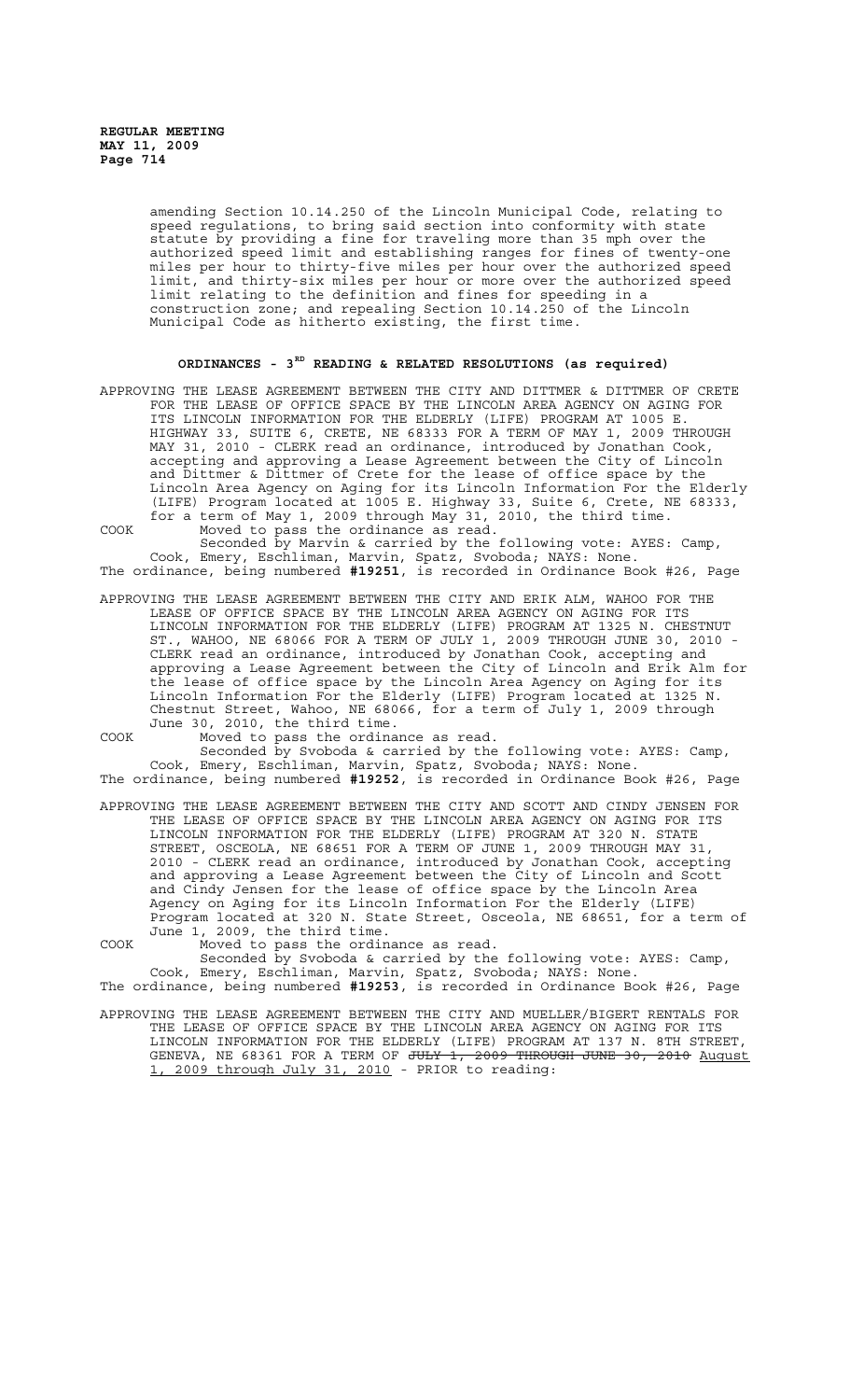| CAMP  | Moved to amend Bill No. 09-63 in the following manner:<br>1. On page 1, line 4, delete the dates "July 1, 2009 through June                            |
|-------|--------------------------------------------------------------------------------------------------------------------------------------------------------|
|       | 30, 2010" and insert in lieu thereof the dates of August 1, 2009 through                                                                               |
|       | July 31, 2010.                                                                                                                                         |
|       | Seconded by Emery & carried by the following vote: AYES: Camp,                                                                                         |
| CLERK | Cook, Emery, Eschliman, Marvin, Spatz, Svoboda; NAYS: None.<br>Read an ordinance, introduced by Jonathan Cook, accepting and                           |
|       | approving a Lease Agreement between the City of Lincoln and                                                                                            |
|       | Mueller/Bigert Rentals for the lease of office space by the Lincoln Area                                                                               |
|       | Agency on Aging for its Lincoln Information For the Elderly (LIFE)                                                                                     |
|       | Program located at 137 N. 8 <sup>th</sup> Street, Geneva, NE 68361, for a term of                                                                      |
|       | July 1, 2009 through June 30, 2010 August 1, 2009 through July 31, 2010,                                                                               |
|       | the third time.                                                                                                                                        |
| COOK  | Moved to pass the ordinance as amended.<br>Seconded by Svoboda & carried by the following vote: AYES: Camp,                                            |
|       | Cook, Emery, Eschliman, Marvin, Spatz, Svoboda; NAYS: None.                                                                                            |
|       | The ordinance, being numbered #19254, is recorded in Ordinance Book #26, Page                                                                          |
|       |                                                                                                                                                        |
|       | AMENDING SECTION 1 OF ORDINANCE NO. 19208, PASSED BY THE CITY COUNCIL ON MARCH                                                                         |
|       | 2, 2009, TO INCLUDE LOT 77 I.T., SECTION 3, TOWNSHIP 10 NORTH, RANGE 7                                                                                 |
|       | EAST OF THE 6TH P.M., IN THE ANNEXATION OF LAND GENERALLY LOCATED AT                                                                                   |
|       | NORTH 84TH STREET AND CORNHUSKER HIGHWAY - CLERK read an ordinance,<br>introduced by Jonathan Cook, amending Ordinance 19208 passed by the City        |
|       | Council of the City of Lincoln, Nebraska on March 2, 2009, to correct                                                                                  |
|       | the legal description for the annexation of land generally located at                                                                                  |
|       | North 84 <sup>th</sup> Street and Cornhusker Highway to correspond with the map                                                                        |
|       | amendment (Attachment "A") showing the land to be annexed by including                                                                                 |
|       | that portion of Lot 77 I.T. outside of the city limits located in                                                                                      |
|       | Section 3, Township 10 North, Range 7 East of the 6 <sup>th</sup> P.M., the third<br>time.                                                             |
| COOK  | Moved to pass the ordinance as read.                                                                                                                   |
|       | Seconded by Svoboda & carried by the following vote: AYES: Camp,                                                                                       |
|       | Cook, Emery, Eschliman, Marvin, Spatz, Svoboda; NAYS: None.                                                                                            |
|       | The ordinance, being numbered #19255, is recorded in Ordinance Book #26, Page                                                                          |
|       |                                                                                                                                                        |
|       | AMENDING SECTION 1 OF ORDINANCE NO. 19212, PASSED BY THE CITY COUNCIL ON MARCH<br>2, 2009, ANNEXING THAT PORTION OF LOT 23 I.T. LOCATED IN SECTION 17, |
|       | TOWNSHIP 10 NORTH, RANGE 6 EAST OF THE 6TH P.M., LANCASTER COUNTY,                                                                                     |
|       | NEBRASKA (GENERALLY LOCATED AT N.W. 39TH STREET AND W. ADAMS STREET) TO                                                                                |
|       | INCLUDE THAT PORTION OF SAID LOT 23 I.T. LOCATED IN SECTION 18, TOWNSHIP                                                                               |
|       | 10 NORTH, RANGE 6 EAST OF THE 6TH P.M. - CLERK read an ordinance,                                                                                      |
|       | introduced by Jonathan Cook, amending Ordinance 19212 passed by the City                                                                               |
|       | Council of the City of Lincoln, Nebraska on March 2, 2009, to correct                                                                                  |
|       | the legal description of Lot 23 I.T. for the annexation of the land<br>generally located at N.W. 39 <sup>th</sup> Street and West Adams Street to      |
|       | correspond with the map amendment (Attachment "A") showing the land to                                                                                 |
|       | be annexed by including that portion of Lot 23 I.T. located in Section                                                                                 |
|       | 18, Township 10 North, Range 6 East of the 6 <sup>th</sup> P.M., the third time.                                                                       |
| COOK  | Moved to pass the ordinance as read.                                                                                                                   |
|       | Seconded by Svoboda & carried by the following vote: AYES: Camp,                                                                                       |

Cook, Emery, Eschliman, Marvin, Spatz, Svoboda; NAYS: None. The ordinance, being numbered **#19256**, is recorded in Ordinance Book #26, Page

# **OPEN MICROPHONE SESSION - NONE**

# **MISCELLANEOUS BUSINESS**

## **PENDING -**

CAMP Moved to extend the Pending List to May 18, 2009. Seconded by Svoboda & carried by the following vote: AYES: Camp, Cook, Emery, Marvin, Spatz, Svoboda; NAYS: None; ABSENT: Eschliman.